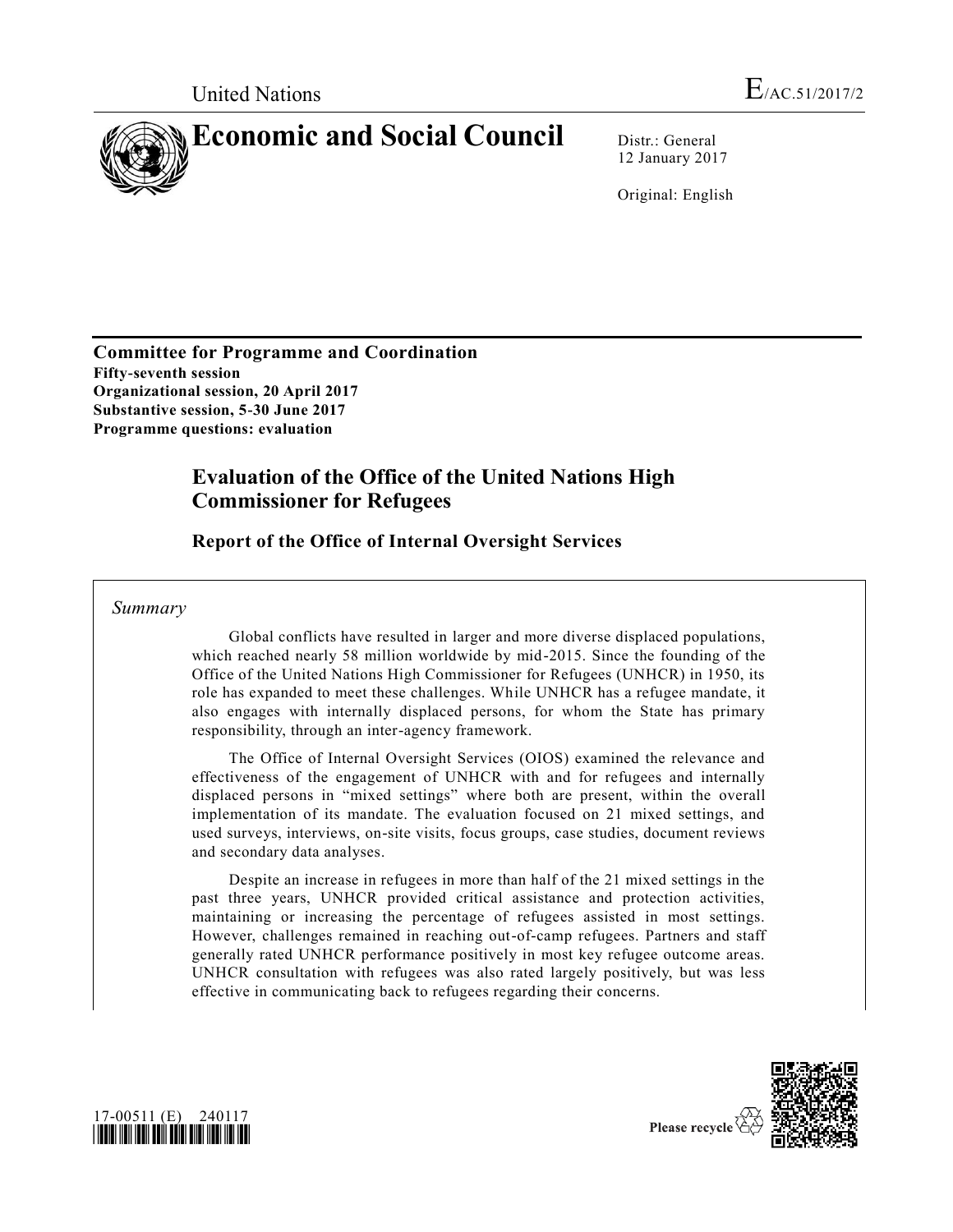Through the framework established by the Inter-Agency Standing Committee, the role of UNHCR with regard to internally displaced persons in mixed settings has become more defined. Its decisions to engage with such persons have become more systematic, and its roles in leading coordination clusters are aligned with its perceived organizational strengths. However, within these cluster roles, the specific activities and level of engagement of UNHCR with internally displaced persons have varied at the country level.

Through its internally displaced persons coordination role, UNHCR has made positive contributions to the response to internally displaced persons globally, and a majority of external stakeholders and staff rated UNHCR positively on internally displaced persons coordination in mixed settings. However, variations in performance and complications in coordination were evident at the country level. Factors affecting coordination performance included resources, staff skills and dedicated cluster leads.

On the whole, the role of UNHCR with regard to internally displaced persons within the Inter-Agency Standing Committee system has not affected its broader mandated responsibilities for refugees in mixed settings. In a few cases in which it did, the effects were not entirely negative, and the effect of engagement with internally displaced persons on refugee coordination was also minimal.

As the number of refugees and internally displaced persons has continued to grow, contexts with mixed populations will continue to pose challenges to UNHCR and the humanitarian system as a whole. The present evaluation identified several system-wide issues that require further examination, including implementation of the 2014 joint note of UNHCR and the Office for the Coordination of Humanitarian Affairs on mixed situations.

OIOS makes three important recommendations to UNHCR:

(a) Improve country-level monitoring of out-of-camp refugees;

(b) Ensure consistent communication back to refugees on action taken in response to inputs;

(c) Develop country-specific coordination strategies.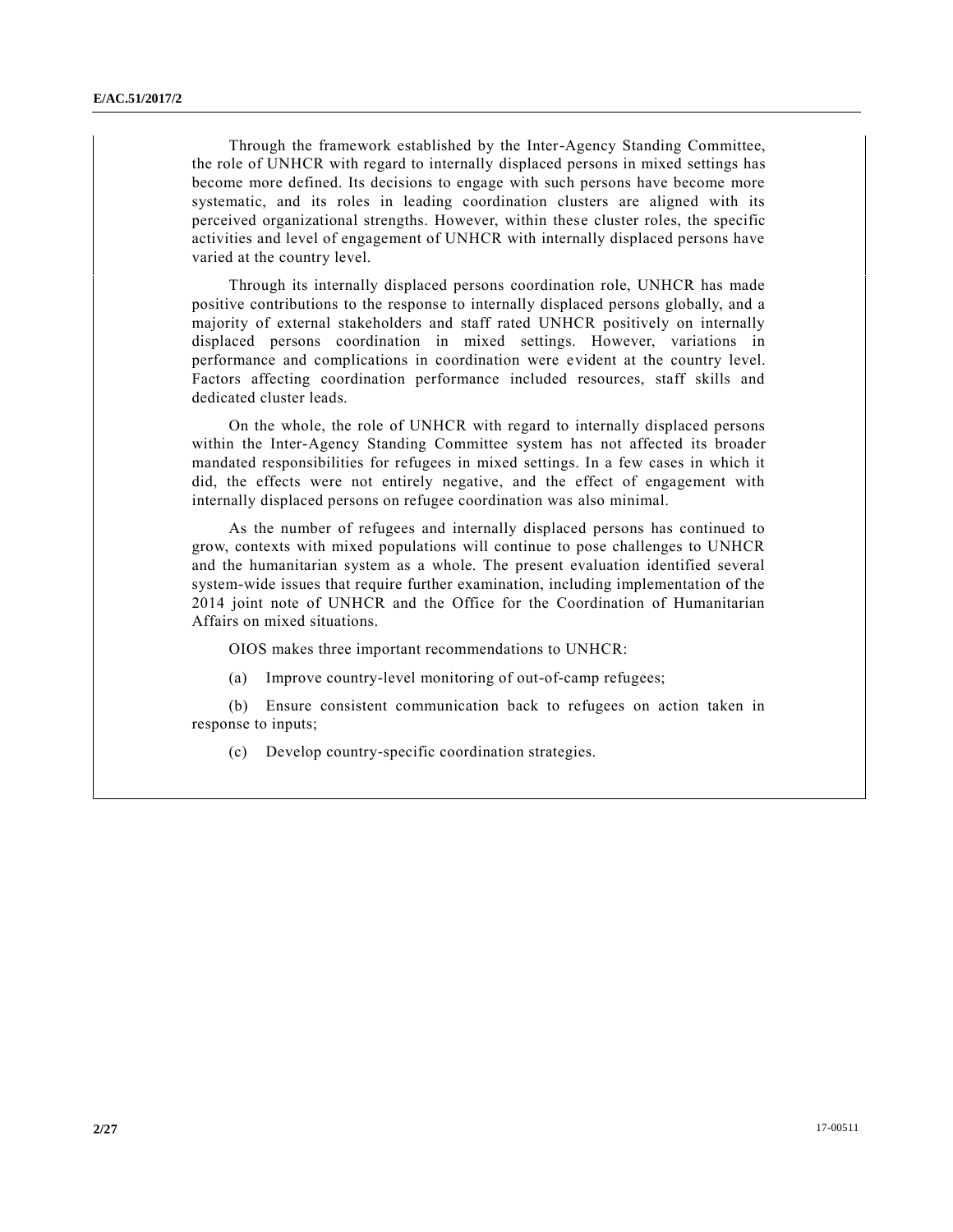# Contents

|       |                                                                                                                                                                                                                                                                                                                          | Page           |  |
|-------|--------------------------------------------------------------------------------------------------------------------------------------------------------------------------------------------------------------------------------------------------------------------------------------------------------------------------|----------------|--|
| Ι.    |                                                                                                                                                                                                                                                                                                                          | $\overline{4}$ |  |
| II.   |                                                                                                                                                                                                                                                                                                                          |                |  |
|       | A.                                                                                                                                                                                                                                                                                                                       | $\overline{4}$ |  |
|       | <b>B.</b>                                                                                                                                                                                                                                                                                                                | 5              |  |
|       | $\mathcal{C}$ .                                                                                                                                                                                                                                                                                                          | 5              |  |
|       | D.                                                                                                                                                                                                                                                                                                                       | 6              |  |
| III.  |                                                                                                                                                                                                                                                                                                                          | 8              |  |
| IV.   |                                                                                                                                                                                                                                                                                                                          |                |  |
|       | The Office provided critical assistance and carried out protection activities for refugees<br>A <sub>1</sub>                                                                                                                                                                                                             | 9              |  |
|       | The role of the Office with regard to internally displaced persons in mixed settings has<br>B.<br>become more defined, but its level of engagement remains variable                                                                                                                                                      | 14             |  |
|       | Through its coordination role, the Office has made positive contributions to response to<br>$C_{\cdot}$<br>internally displaced persons in mixed settings, despite some complications at the                                                                                                                             | 18             |  |
|       | On the whole, involvement of the Office with internally displaced persons has not<br>D.<br>negatively affected its refugee work in mixed settings                                                                                                                                                                        | 21             |  |
| V.    |                                                                                                                                                                                                                                                                                                                          |                |  |
| VI.   |                                                                                                                                                                                                                                                                                                                          |                |  |
| Annex |                                                                                                                                                                                                                                                                                                                          |                |  |
|       | Memorandum dated 5 April 2016 from the Policy Development and Evaluation Service of<br>$\alpha$ d in the state of the state of the state of the state of the state of the state of the state of the state of the state of the state of the state of the state of the state of the state of the state of the state of the |                |  |

the Office of the United Nations High Commissioner for Refugees addressed to the Inspection and Evaluation Division of the Office of Internal Oversight Services ........... 26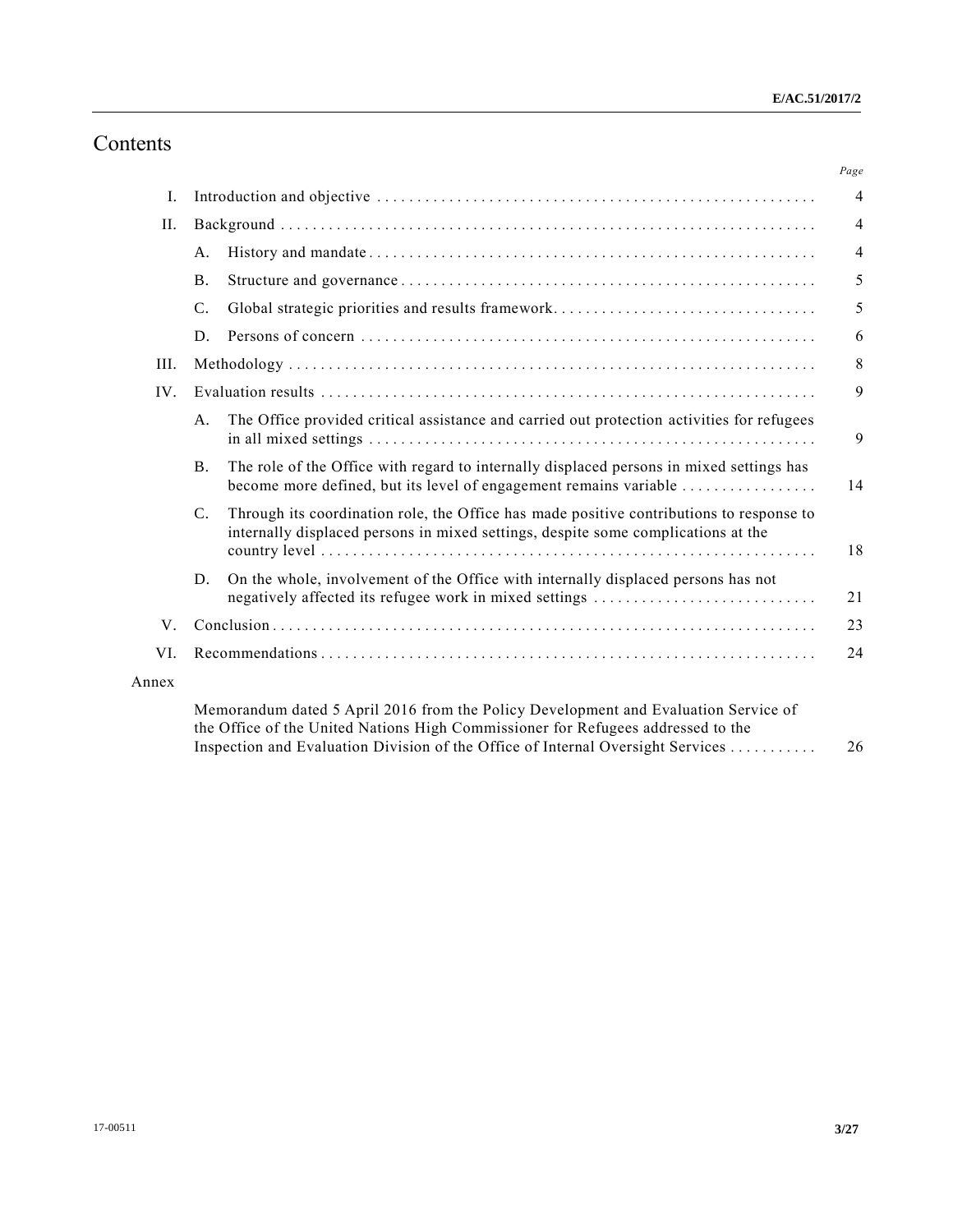# **I. Introduction and objective**

1. The Inspection and Evaluation Division of the Office of Internal Oversight Services (OIOS) identified the Office of the United Nations High Commissioner for Refugees (UNHCR) for evaluation on the basis of a risk assessment undertaken by OIOS to identify programme evaluation priorities. The Committee for Programme and Coordination selected the programme evaluation of UNHCR for consideration at its fifty-seventh session, to be held in June 2017 (see [A/70/16\)](http://undocs.org/A/70/16). The General Assembly endorsed the selection in its resolution [70/8.](http://undocs.org/A/RES/70/8)

2. The general frame of reference for OIOS is set out in General Assembly resolutions [48/218](http://undocs.org/A/RES/48/218) B, [54/244](http://undocs.org/A/RES/54/244) and [59/272,](http://undocs.org/A/RES/59/272) as well as the Secretary-General's bulletin on the establishment of OIOS [\(ST/SGB/273\)](http://undocs.org/ST/SGB/273), which authorizes OIOS to initiate, carry out and report on any action that it considers necessary to fulfil its responsibilities. Evaluation by OIOS is provided for in the Regulations and Rules Governing Programme Planning, the Programme Aspects of the Budget, the Monitoring of Implementation and the Methods of Evaluation (see [ST/SGB/2016/6,](http://undocs.org/ST/SGB/2016/6) regulation 7.1).

3. The overall objective of the evaluation was to determine, as systematically and objectively as possible, the relevance and effectiveness of UNHCR engagement with and for refugees and internally displaced persons in mixed refugee and internally displaced persons settings, within the overall implementation of its mandate. The evaluation topic emerged from a programme level risk assessment described in the evaluation inception paper.<sup>1</sup> The evaluation has been conducted in conformity with the norms and standards for evaluation in the United Nations system.<sup>2</sup>

4. Comments from the management of UNHCR were sought on the draft report and taken into account in the preparation of the final report. The formal UNHCR response is included in the annex to the present document.

# **II. Background**

**\_\_\_\_\_\_\_\_\_\_\_\_\_\_\_\_\_\_**

## **A. History and mandate**

5. UNHCR was established by the General Assembly in its resolution 319 (IV) of 3 December 1949. Its mandate is defined in its Statute, adopted by the General Assembly in its resolution 428 (V) of 14 December 1950 (annex), as providing international protection to refugees and seeking permanent solutions to refugee problems, and was extended in 2003 "until the refugee problem is solved" (see [A/67/6/Rev.1\)](http://undocs.org/A/67/6/Rev.1). The General Assembly also expanded the core mandate responsibilities of UNHCR to include stateless people. Furthermore, UNHCR has been invested with specific responsibilities in relation to internally displaced persons within a joint inter-agency approach.

 $<sup>1</sup>$  OIOS-Inspection and Evaluation Division inception paper: programme evaluation of the United</sup> Nations High Commissioner for Refugees, assignment No. IED-15-004 (26 June 2015).

 $2$  Issued by the United Nations Evaluation Group in 2005.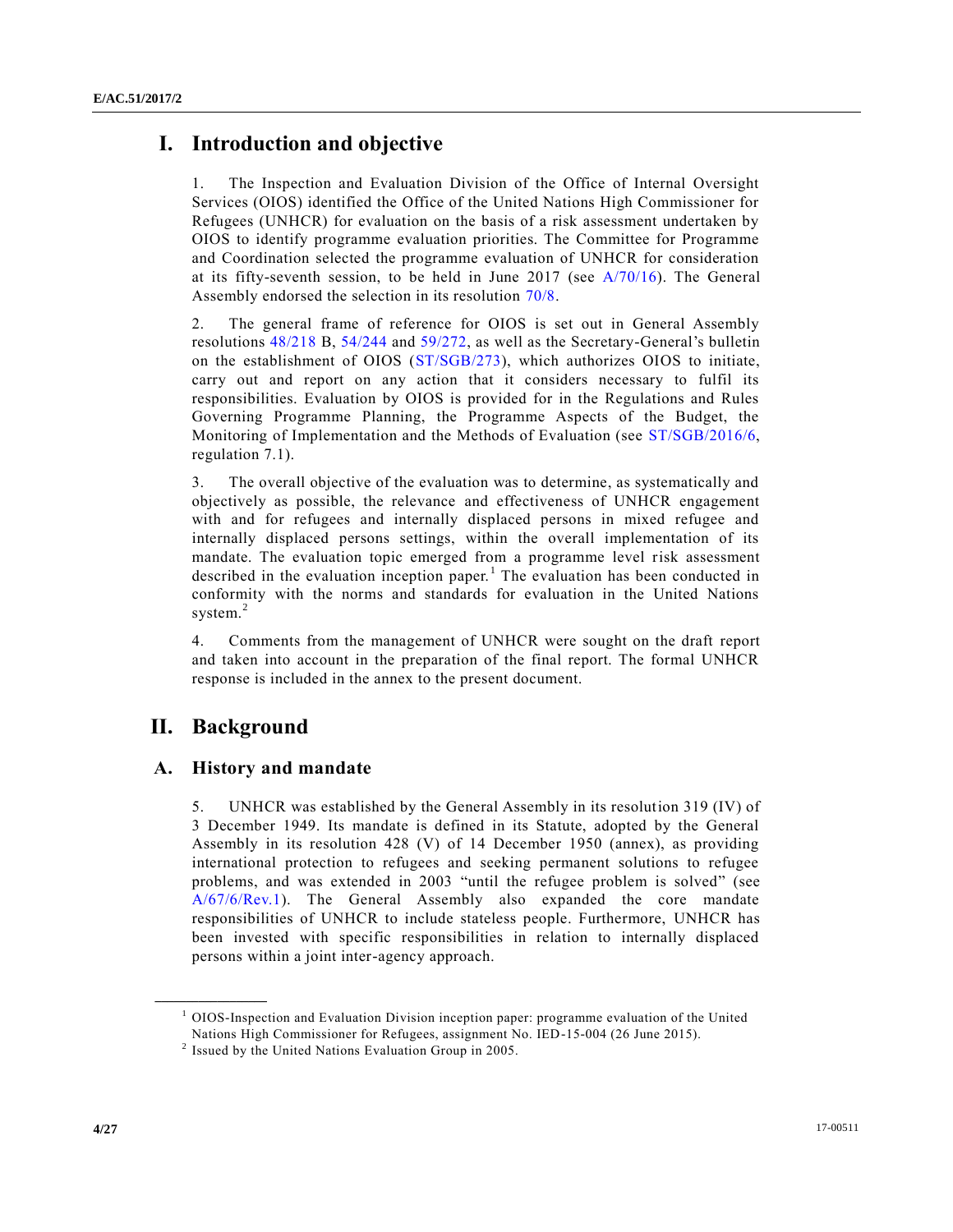6. The overall objective of UNHCR is "to ensure international protection to refugees and others of concern to the Office of UNHCR and to seek permanent solutions to their problems in cooperation with States and other organizations, including through the provision of humanitarian assistance" (see [A/67/6/Rev.1\)](http://undocs.org/A/67/6/Rev.1). Owing to recent crises, the number of displaced people defined as "of concern" to UNHCR has risen significantly, from 35.8 million in 2012 to 57.9 million in 2015.<sup>3</sup>

7. The primary instruments governing refugee rights and the legal framework underpinning the work of UNHCR are the Convention relating to the Status of Refugees of 1951 and the 1967 Protocol thereto, with 145 and 146 States parties, respectively.<sup>4</sup> For internally displaced persons, national authorities have the primary responsibility to provide protection and humanitarian assistance to displaced persons within their jurisdiction.

## **B. Structure and governance**

8. UNHCR is headed by the High Commissioner, who is responsible for the direction of the organization, and is supported by a Deputy High Commissioner an d two Assistant High Commissioners (one each for Operations and Protection).

9. The Office is governed by the General Assembly and Economic and Social Council and reports annually to both bodies. An executive committee, currently comprising 98 States, meets every October and approves the biennial programme and budget.

10. The headquarters of UNHCR are located primarily in Geneva. They comprise the Executive Office, seven Divisions and five regional bureaux (see [A/AC.96/1125](http://undocs.org/A/AC.96/1125) and Corr.1), and its field operations are located in 456 locations in 126 countries.<sup>5</sup>

### **C. Global strategic priorities and results framework**

11. The goals of UNHCR are articulated as global strategic priorities in its results framework and include:

- (a) Favourable protection environment;
- (b) Fair protection processes and documentation;
- (c) Security from violence and exploitation;
- (d) Basic needs and services;
- (e) Community empowerment and self-reliance;
- (f) Durable solutions;
- (g) Emergency response.

<sup>&</sup>lt;sup>3</sup> See "UNHCR mid-year trends 2015" (UNHCR, 2015), table 1, final row.

 $^4$  As of April 2015.

<sup>5</sup> See *UNHCR Global Appeal 2016-2017*.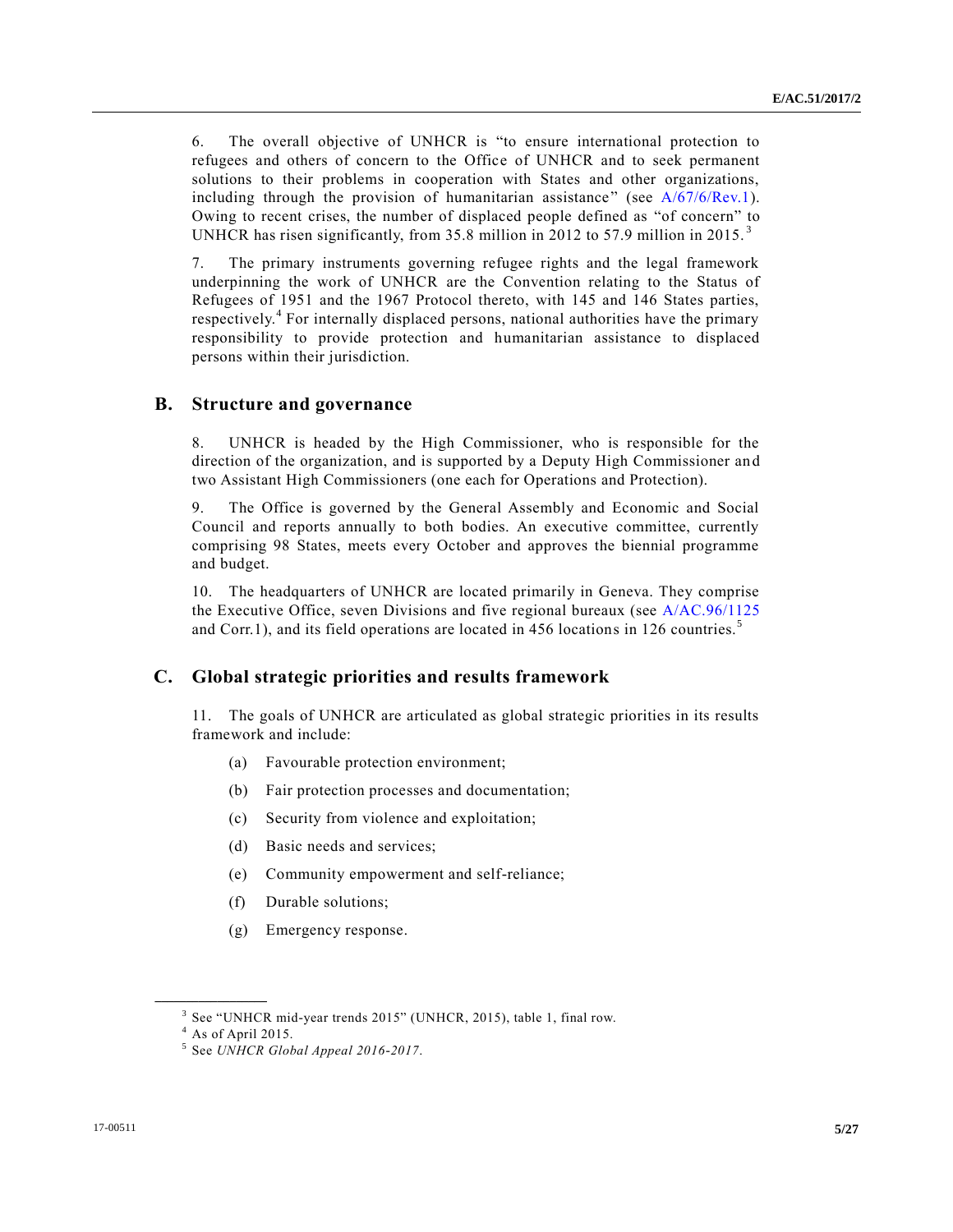## **D. Persons of concern**

12. The 57.9 million people under the mandate of UNHCR as at mid-2015, referred to as persons of concern, were categorized as follows (see table 1):

(a) Refugees: persons outside their country of origin for reasons of feared persecution or indiscriminate violence, and who require international protection;

(b) Asylum seekers: persons whose applications for asylum or refugee status are pending;

(c) Refugee returnees: persons of concern to UNHCR for a limited period after returning to their country of origin;

(d) Stateless persons: persons not considered nationals by any State;

(e) Internally displaced persons: persons forced to flee their home or place of habitual residence and who have not crossed an internationally recognized State border;

(f) Internally displaced returnees: internally displaced persons protected and/or assisted by UNHCR who have returned to their place of origin.

#### Table 1

## **Populations of concern to regional bureaux of the Office of the United Nations High Commissioner for Refugees, 2015**

(Millions)

|                          | IDPs protected or<br>assisted by UNHCR <sup>a</sup> | Refugees and people in<br>refugee-like situations | Persons under the<br>statelessness mandate<br>of UNHCR | Other populations of<br>concern to $UNHCR^b$ |
|--------------------------|-----------------------------------------------------|---------------------------------------------------|--------------------------------------------------------|----------------------------------------------|
| Europe                   | 2.6                                                 | 3.5                                               | 0.6                                                    | $\ddotsc$                                    |
| Asia-Pacific             | 3.0                                                 | 3.8                                               | 1.8                                                    | $\ddotsc$                                    |
| Americas                 | 6.5                                                 | 0.8                                               | 0.1                                                    | $\ddotsc$                                    |
| Africa                   | 8.7                                                 | 4.1                                               | 1.0                                                    | $\ddots$                                     |
| Middle East/North Africa | 13.3                                                | 3.0                                               | 0.4                                                    | $\ddotsc$                                    |
| <b>Total</b>             | 34.0                                                | 15.1                                              | <b>3.9</b>                                             | 5.0                                          |

*Source*: "UNHCR mid-year trends 2015".

*Note*: Total population of concern = 57.9m.

<sup>a</sup> Includes people in situations similar to those of internally displaced persons.

<sup>*b*</sup> Includes asylum seekers, internally displaced returnees and refugee returnees.

#### **Resources of the Office**

13. In 2014, the overall resources required for implementation of UNHCR activities were \$6.6 billion, a 53 per cent increase from 2012. Actual income was \$3.6 billion and actual expenditure was \$3.4 billion in 2014. Less than 1 per cent of the budget of UNHCR comes from United Nations regular budget contributions; the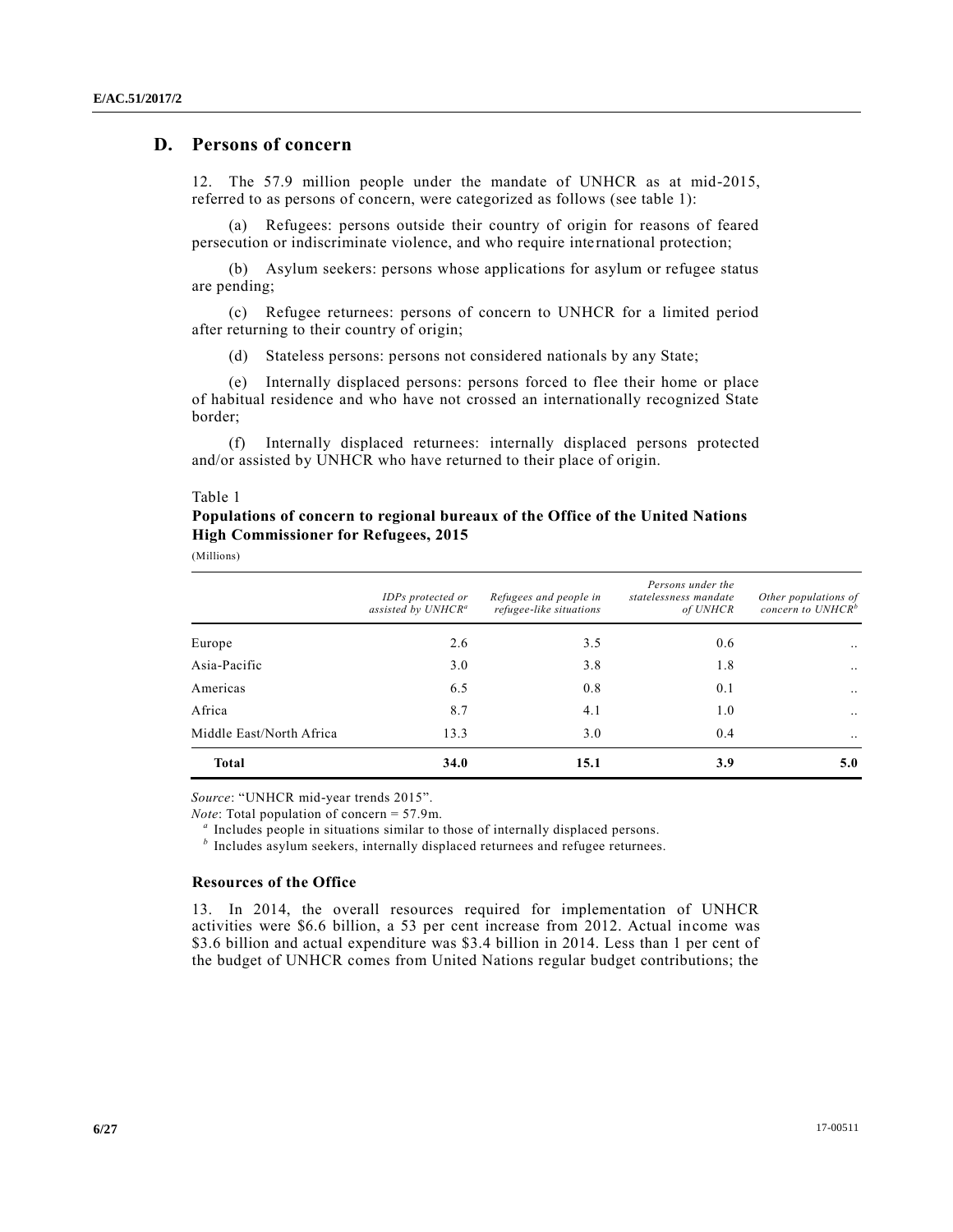remaining 99 per cent is funded by voluntary contributions.<sup>6</sup> In 2015, UNHCR had 9,728 staff, 88 per cent of whom were based in field locations.<sup>7</sup>

14. The budget of UNHCR is divided into four pillars that correspond in part to the key groupings of persons of interest. Figure I shows the 2014 budget for addressing the comprehensive needs of persons of interest, as well as expenditure, by population type. Refugees represent the highest proportion, with 74 per cent of total requirements and 76 per cent of actual expenditure.

#### Figure I **Final budget and expenditure of the Office, by population type, 2014**

(Billions of United States dollars)





#### **Engagement of the Office in mixed settings involving both refugees and internally displaced persons**

15. In 1993, the General Assembly affirmed its support for UNHCR to provide humanitarian assistance and protection to internally displaced persons, "especially where such efforts could contribute to the prevention or solution of refugee problems". The Assembly defined the foundation for UNHCR engagement with internally displaced persons as being "on the basis of specific requests from the Secretary-General or the competent principal organs of the United Nations and with the consent of the concerned State". 8 It also set out criteria for such efforts, including that they "should not undermine the refugee mandate of the Office and the institution of asylum".<sup>9</sup>

<sup>6</sup> UNHCR, *UNHCR Global Report 2014* (2015), p. 135.

<sup>7</sup> UNHCR, *UNHCR Global Appeal 2016-2017* (2015), p. 2.

<sup>&</sup>lt;sup>8</sup> See General Assembly resolution [48/116,](http://undocs.org/A/RES/48/116) para. 12.

<sup>&</sup>lt;sup>9</sup> See General Assembly resolution [69/152,](http://undocs.org/A/RES/69/152) para. 11.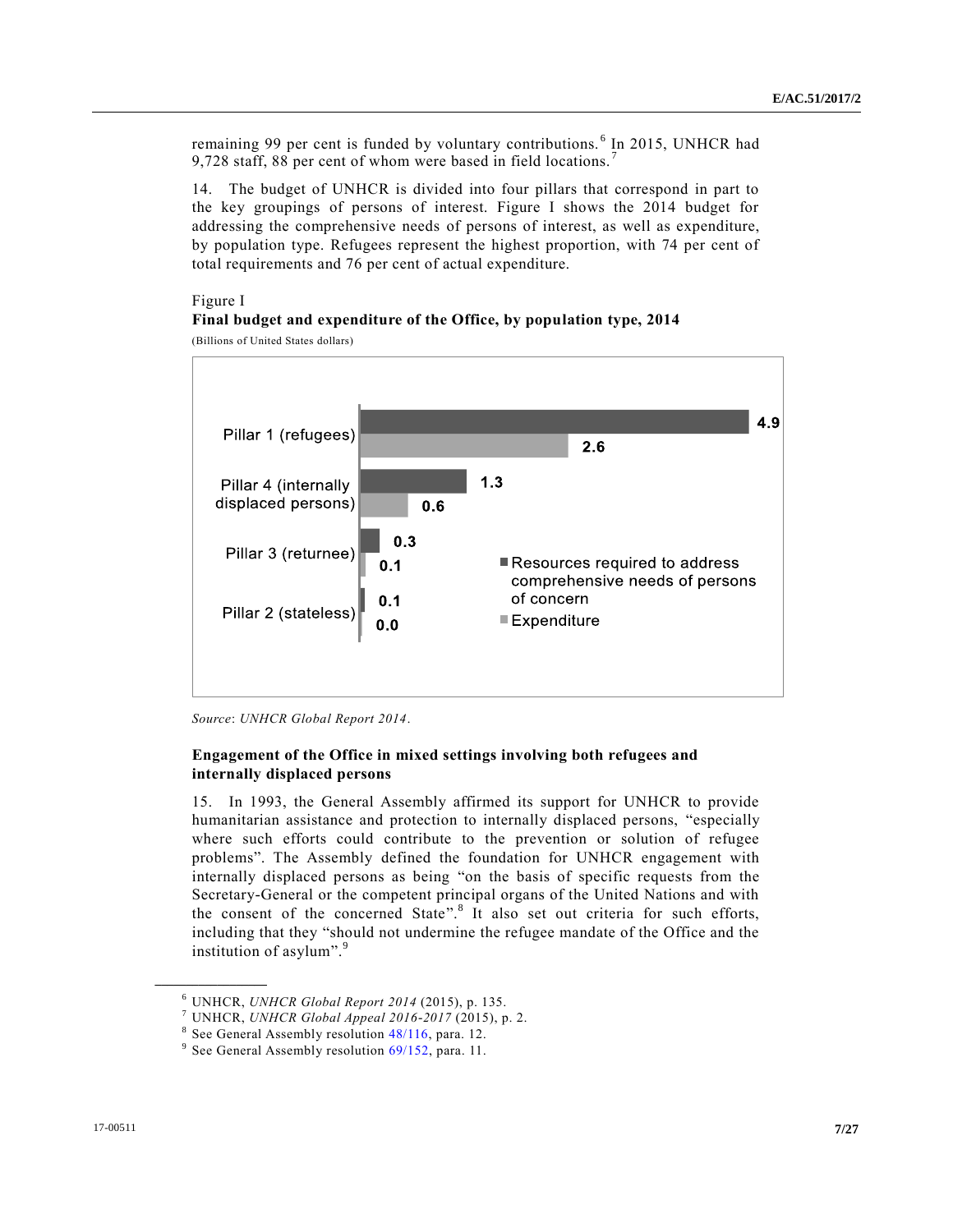16. In 1991, the General Assembly adopted resolution [46/182,](http://undocs.org/A/RES/46/182) creating an Inter-Agency Standing Committee, with an Emergency Relief Coordinator as Chair. In 2012, the Office for the Coordination of Humanitarian Affairs stated that resolution [46/182](http://undocs.org/A/RES/46/182) gave the Emergency Relief Coordinator responsibility for "coordinating humanitarian assistance" in complex emergencies. In 2013, UNHCR stated that its own Statute put it "at the centre of the international refugee response system, including in respect of coordination functions". In 2014, responsibilities for both refugees and internally displaced persons overlapped in 14 mixed settings, with simultaneous United Nations responses with regard to both refugees and internally displaced persons. UNHCR and the Office for the Coordination of Humanitarian Affairs attempted to clarify roles and responsibilities in their 2014 joint note on mixed situations and coordination in practice.

## **III. Methodology**

**\_\_\_\_\_\_\_\_\_\_\_\_\_\_\_\_\_\_**

17. The present evaluation examined the work of UNHCR in mixed settings, which involve both refugees and internally displaced persons and are defined as countries that hosted over 10,000 refugees and over 10,000 internally displaced persons concurrently as of 2014, whether or not UNHCR was engaged with the population of internally displaced persons. Twenty-one such mixed settings constituted the evaluation framework: Afghanistan, Bangladesh, Burundi, Cameroon, Chad, the Democratic Republic of the Congo, Ethiopia, India, Iraq, Kenya, Libya, Mali, Nepal, the Niger, Pakistan, Serbia, South Sudan, the Sudan, the Syrian Arab Republic, Uganda and Yemen. They accounted for 41 per cent of the 15 million refugees and 73 per cent of the 34 million internally displaced persons globally, and 48 and 82 per cent of the total expenditure of UNHCR for refugees and internally displaced persons, respectively, in 2014.

18. The present evaluation generally focused on the past three to four years. Its results are based on a triangulation of multiple data sources. The evaluation used the following combination of qualitative and quantitative data-collection methods:

(a) Missions to Geneva, the Democratic Republic of the Congo (Kinshasa, Goma, Bukavu and Uvira), Iraq (Erbil and Dohuk) and Mali (Bamako and Faragouaran), including visits to camps for persons and communities of concern, and direct observation of conditions, communications and UNHCR operations;

(b) A total of 151 semi-structured interviews, at headquarters and in the field, with UNHCR staff, partners, donors, Governments, refugees, internally displaced persons and other stakeholders;

(c) Web-based surveys of a non-random sample of UNHCR professional, substantive headquarters and field staff in the  $21$  mixed settings; <sup>10</sup> and a non-random sample of United Nations and non-governmental organization (NGO) partners in the 21 mixed settings, comprising operational partners, members of

<sup>&</sup>lt;sup>10</sup> The staff survey was sent to a non-random sample of 1,407 staff; 398 staff responded (a 28 per cent response rate). Responses from staff in Lebanon and Turkey were dropped from country level analyses but included for global-level analyses since they were not included in the final selection of 21 mixed settings.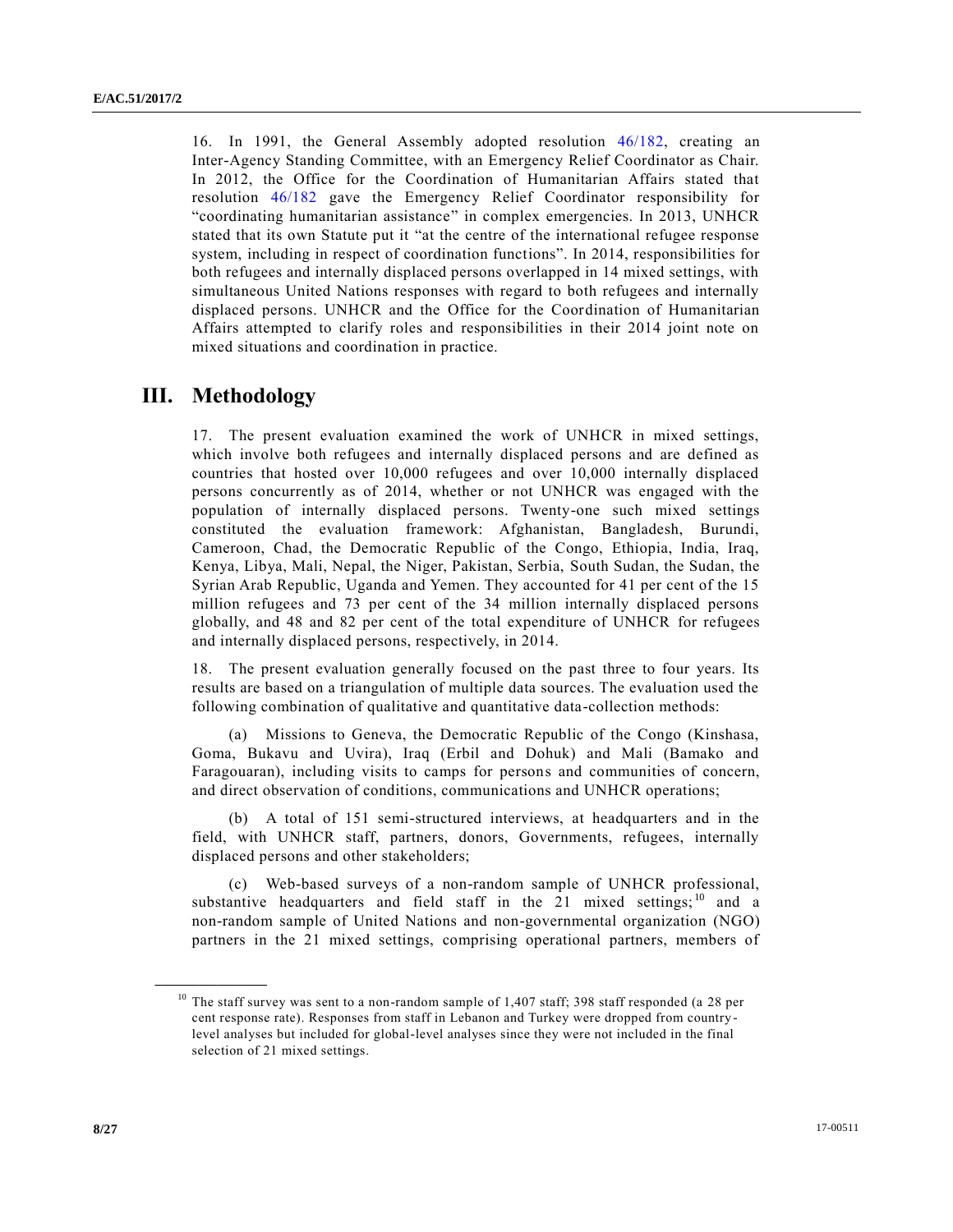UNHCR-led or co-led clusters, inter-cluster coordinators and humanitarian  $coordinates:$ <sup>11</sup>

(d) Thirteen focus group discussions with refugees and internally displaced persons in the Democratic Republic of the Congo, Iraq and Mali;

(e) In-depth case studies of 11 of the 21 mixed settings, using data from interviews, surveys, document reviews and secondary data sources,  $\frac{12}{12}$  along with cross-country comparison of results and contributing factors;

(f) Review of a selected sample of key documentation, including operational plans, internal directives and reports, global and operation-level coordination documents, and relevant evaluations;

(g) Analyses of UNHCR programme data, population and budget figures, and operation-level data from the Global Focus database of UNHCR.

19. The collection of data for the evaluation encountered three main limitations: the lack of consistent and comprehensive UNHCR monitoring and performance data, which limited cross-country comparisons; low rates of response to the staff and partner surveys; and identification of several issues related to system-wide coordination structures that were outside the scope of the evaluation.

20. OIOS consulted UNHCR during the conduct of the evaluation and expressed its gratitude for its cooperation and assistance.

## **IV. Evaluation results**

**\_\_\_\_\_\_\_\_\_\_\_\_\_\_\_\_\_\_**

## **A. The Office provided critical assistance and carried out protection activities for refugees in all mixed settings**

21. Despite an increase in the number of refugees in more than half of the 21 mixed settings, UNHCR maintained or increased the percentage of refugees assisted in most of the settings during the past three to four years.

22. At the end of 2014, over 6.1 million refugees were present in 21 mixed settings,<sup>13</sup> reflecting an overall increase of nearly 1 million since 2012. During this three-year period, refugee numbers increased in more than half of the settings (13 out of 21), while remaining at a similar level in six settings and decreasing in two.

23. Responding to that challenge, UNHCR reported assisting a large majority (87 per cent) of the total refugee population in the 21 settings in 2014; the

 $11$  The partner survey was sent to a non-random sample of 1,362 partner staff; 276 responded (a 20 per cent response rate).

<sup>&</sup>lt;sup>12</sup> The 11 case studies are of Afghanistan, Cameroon, the Democratic Republic of Congo, Iraq, Libya, Mali, Pakistan, South Sudan, the Sudan, the Syrian Arab Republic and Yemen. They were selected on the basis of (a) UNHCR engagement with internally displaced persons, (b) population and budget size, (c) geographical representation and (d) mix of coordination arrangements and varied displacement flows. Among the 10 mixed settings not selected as case studies are all six in which UNHCR is not engaged with internally displaced persons.

 $^{13}$  Refugee population figures included in the present report are based on UNHCR data, which reflect some estimation. A 2015 report by Statistics Norway and UNHCR indicated that 23 per cent of refugee population data were either an estimation or a combination of estimation and registration (see [E/CN.3/2015/9\)](http://undocs.org/E/CN.3/2015/9).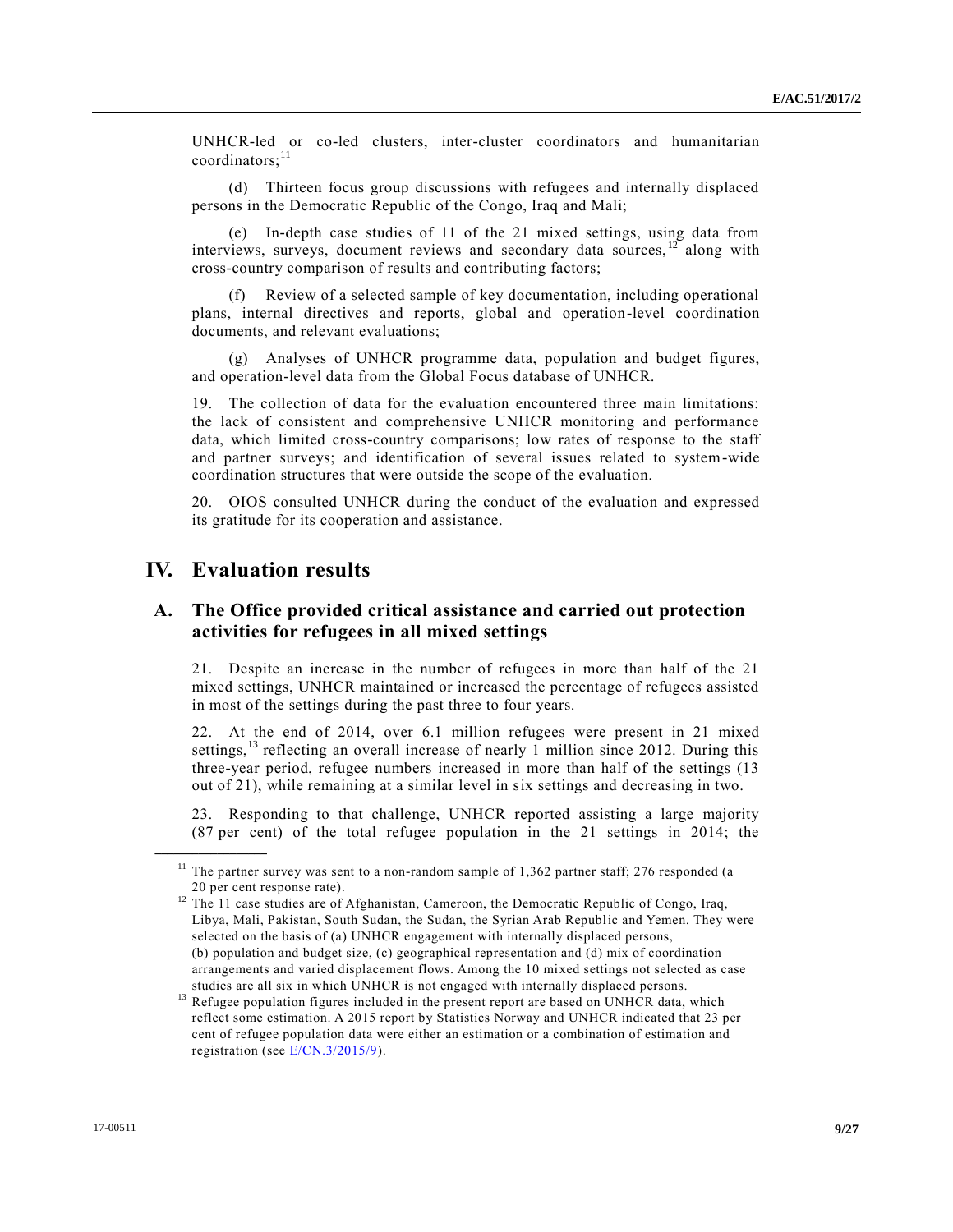percentage of refugees assisted increased in six settings, remained at a similar level in 12 settings and decreased in three settings. UNHCR assisted between 88 and 100 per cent of refugees in 14 of the 21 settings, and between 61 and 74 per cent in two settings. The remaining five settings with assistance rates under 50 per cent included two settings where the national Government directly assisted certain refugee populations, two settings with widespread active conflicts that significantly limited humanitarian access and one setting with Government restrictions on access to a large refugee population. Table 2 below illustrates numbers and trends for refugee populations and UNHCR assistance, by mixed setting, over the past three years.

#### Table 2

|                         |                                     | Population<br>(in thousands) |                             | Population assisted by<br><b>UNHCR</b> (percentage) |               |
|-------------------------|-------------------------------------|------------------------------|-----------------------------|-----------------------------------------------------|---------------|
| <b>UNHCR</b> engagement | Operation                           | 2014                         | Trend                       | 2014                                                | Trend         |
| Refugees and internally | Afghanistan                         | 300                          | ↗                           | 100                                                 |               |
| displaced persons       | Cameroon                            | 264                          | ↗                           | 94                                                  |               |
|                         | Chad                                | 453                          | ↗                           | 100                                                 | ↗             |
|                         | Iraq                                | 271                          | ↗                           | 100                                                 |               |
|                         | Libya                               | 28                           | ↗                           | $100^a$                                             |               |
|                         | Niger                               | 78                           | ↗                           | 100                                                 |               |
|                         | South Sudan                         | 248                          | ↗                           | 100                                                 | $\rightarrow$ |
|                         | Syria                               | 149                          | ↘                           | 17                                                  | $\rightarrow$ |
|                         | Yemen                               | 258                          | ↗                           | 46                                                  | ↘             |
|                         | Burundi                             | 53                           | $\mathcal{L}_{\mathcal{L}}$ | 100                                                 |               |
|                         | Mali                                | 15                           | $\rightarrow$               | 100                                                 | ↗             |
|                         | Pakistan                            | 1 506                        | $\rightarrow$               | 100                                                 | →             |
|                         | Serbia                              | 44                           | $\rightarrow$               | 18                                                  | ↗             |
|                         | Democratic Republic<br>of the Congo | 120                          | $\overline{\phantom{a}}$    | 74                                                  | ↗             |
|                         | Sudan                               | 278                          | $\overline{\phantom{a}}$    | 88                                                  | ↗             |
| Refugees only           | Bangladesh                          | 232                          | $\rightarrow$               | 14                                                  | ↘             |
|                         | Ethiopia                            | 660                          | $\overline{\phantom{a}}$    | 100                                                 | $\rightarrow$ |
|                         | India                               | 200                          |                             | 13                                                  | ↗             |
|                         | Kenya                               | 551                          | $\rightarrow$               | 100                                                 | →             |
|                         | Nepal                               | 38                           | ↘                           | 61                                                  | ↘             |
|                         | Uganda                              | 386                          | $\mathcal{L}_{\mathcal{L}}$ | 100                                                 | $\rightarrow$ |
| <b>Total</b>            |                                     | 6 132                        | $\overline{\phantom{a}}$    | 87                                                  |               |

## **Refugee numbers, trends and assistance provided by the Office in 21 mixed settings, 2012-2014**

*Source*: UNHCR "Global trends" and "Mid-year trends" publications.

*<sup>a</sup>* Based on mid-2015 data.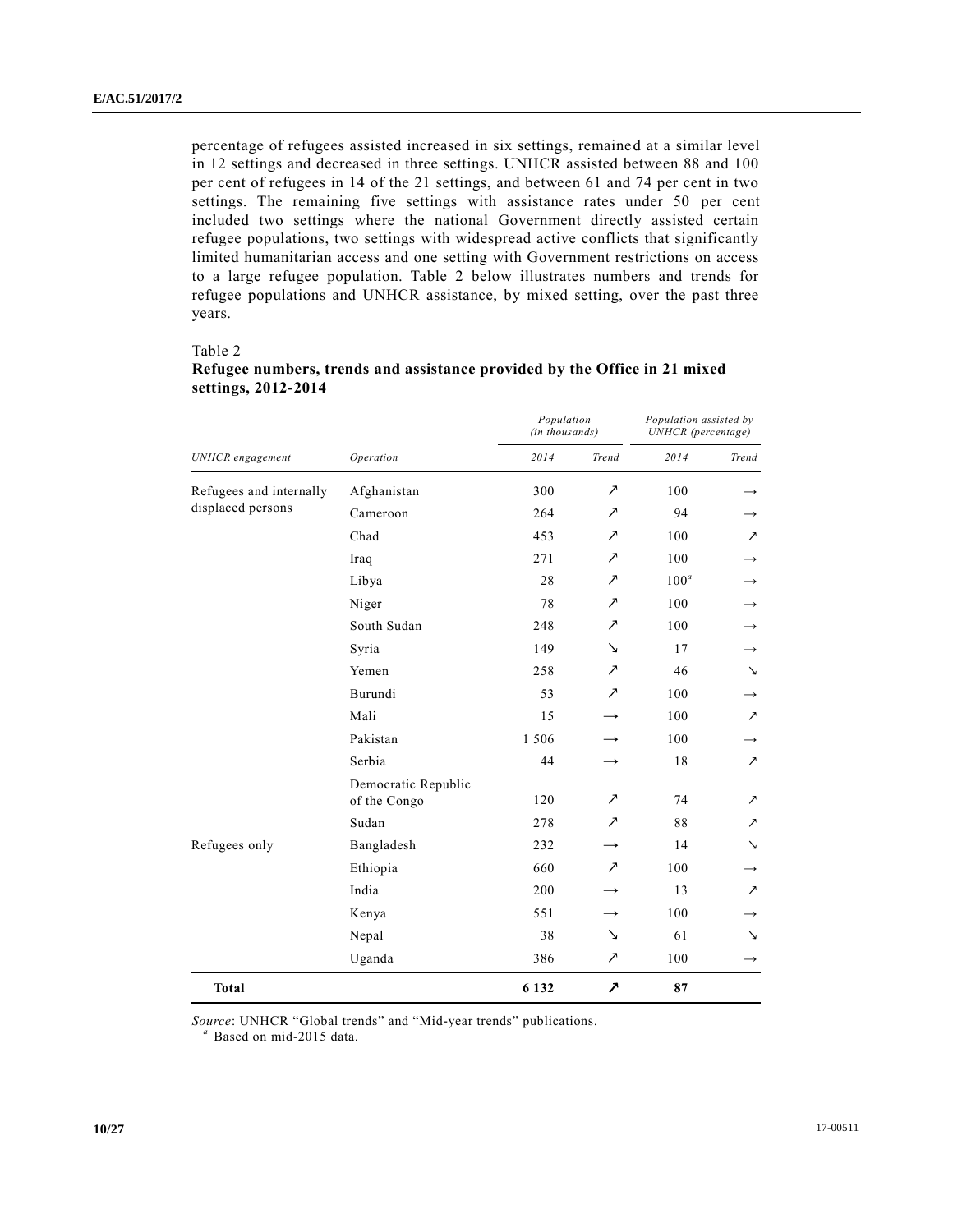24. In 2014, 52 per cent of refugees in the 21 settings resided outside camps. UNHCR developed a policy of pursuing alternatives to camps, an acknowledgement that living in communities can provide greater opportunities for resilience, independence and normality.<sup>14</sup> While UNHCR has started to collect information on the implementation of this policy,<sup>15</sup> comprehensive, disaggregated data on UNHCR assistance to out-of-camp refugees are not available. Field visits illustrated challenges regarding coverage of non-camp refugees. In two settings visited where a majority of refugees resided outside camps, several partners and staff interviewed expressed the view that UNHCR assistance to non-camp refugees was a weakness; in one, UNHCR assistance was focused primarily on in-camp refugees, owing to access issues and funding shortages, while in the other, data from direct observation and focus groups indicated that refugees outside the camp had less reliable access to basic services than those who were in the camp.<sup>16</sup>

#### **With the exception of achievement of durable solutions, partners and staff generally rated the performance of the Office positively**

25. The four key refugee outcomes, as defined for the present evaluation, are:

- (a) Safety from persecution and violence;
- (b) Mitigation of other protection risks;
- (c) Meeting of basic needs;
- (d) Achievement of durable solutions.

26. As shown in figure II, partners and staff surveyed in all 21 settings had positive perspectives on the performance of UNHCR in protection. Protection work was also cited most frequently as the main success of UNHCR in the past three to four years by both partners and staff interviewed in field locations.

27. When rating the performance of UNHCR in meeting the basic needs of refugees, 57 per cent of partners said it was good or excellent, compared with 49 per cent of staff. Only one third of partners and staff surveyed had positive opinions of the performance of UNHCR with regard to durable solutions, in acknowledgement of the external challenges raised in the 2014-2015 OIOS evaluation of UNHCR [\(E/AC.51/2015/5\)](http://undocs.org/E/AC.51/2015/5).

 $14$  See UNHCR, "UNHCR policy on alternatives to camps" (2014).

<sup>&</sup>lt;sup>15</sup> See "UNHCR diagnostic tool for alternatives to camps: 2015 global results".

<sup>&</sup>lt;sup>16</sup> In the third setting visited, all refugees were out of camp.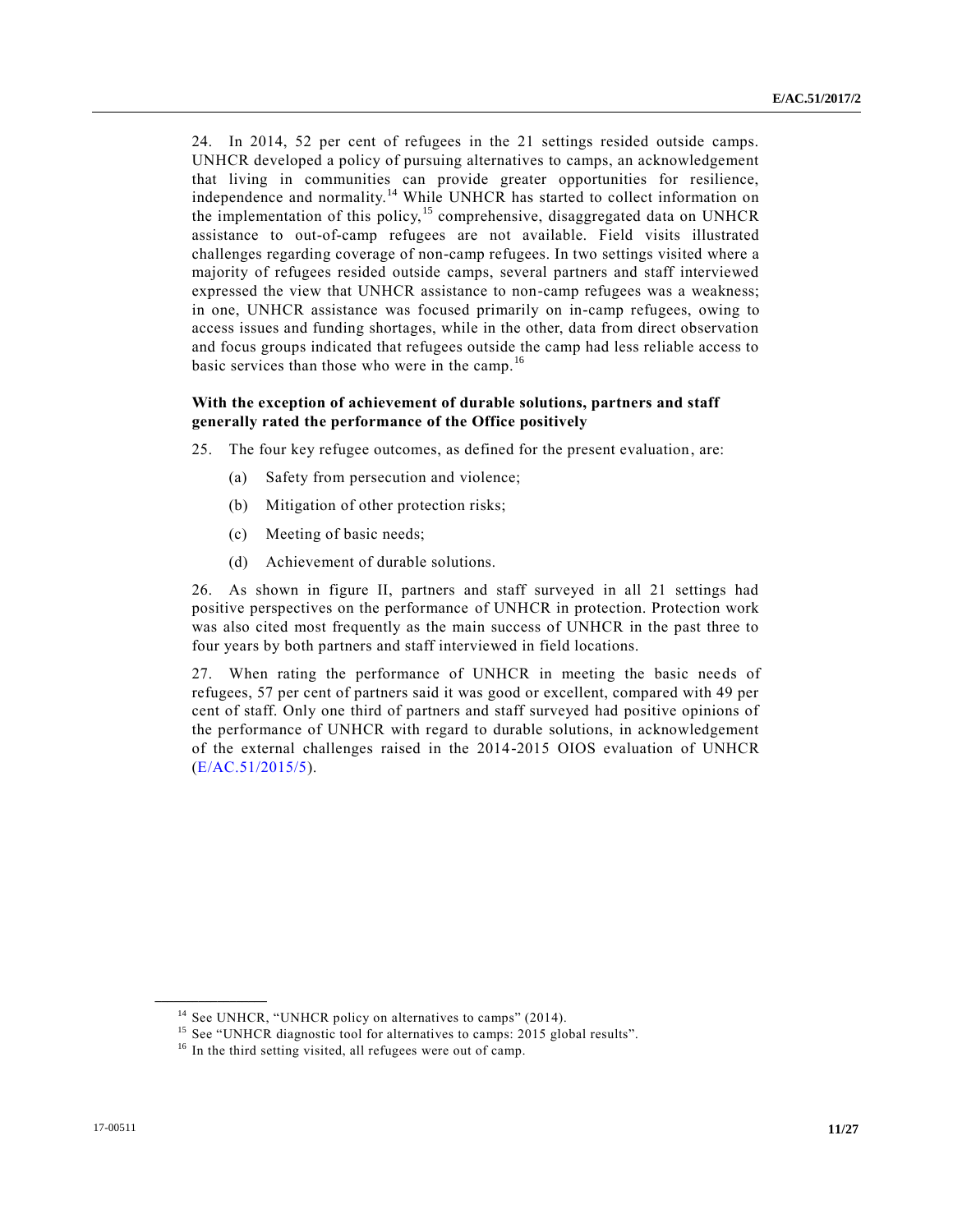

Figure II **Partner and staff ratings of the performance of the Office were largely similar** 

### **Staff also reported that refugee outcomes had improved in two thirds of mixed settings**

28. Staff in the 21 settings were surveyed for their perspectives on trends relating to each of the four key refugee outcomes, as influenced by both UNHCR performance and external factors. In 14 settings, staff noted positive trends over the past three to four years in at least three of the four refugee outcomes. The remaining seven settings, where staff did not report improvements, were characterized by severe operational challenges, including a high degree of insecurity and inaccessibility of refugee populations, political instability and/or restrictions by the host Government.

29. With regard to each outcome area, staff in 14 of the 21 settings reported that safety from persecution/violence and mitigation of other protection risks had improved in the past three to four years. Similarly, staff in 14 of the 21 settings reported that meeting basic needs had also improved. In relation to achievement of durable solutions for refugees, staff in 15 of the 21 settings reported that those outcomes had improved.

*Source*: OIOS staff and partner surveys.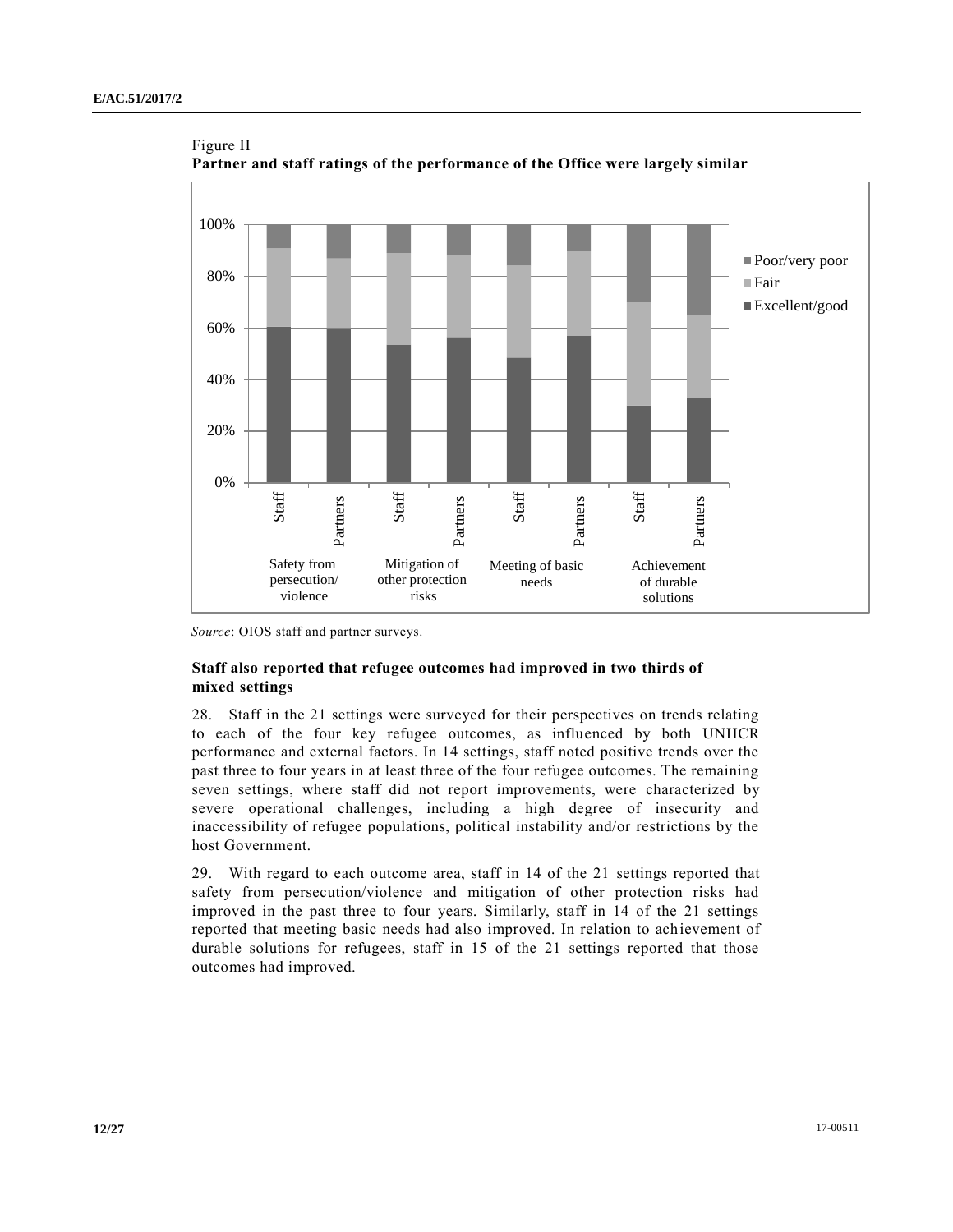## **With respect to implementing participatory processes, consultation by the Office with refugees was generally good in the 21 mixed settings, despite challenges in managing the expectations of refugees**

30. Operations of UNHCR are required to conduct participatory needs assessments to inform programme design and resource allocation in line with the age, gender and diversity approach and the accountability-to-affected-populations approach.<sup>17</sup> UNHCR has generally performed well in this regard. A review of 2014 reports on age, gender and diversity in the 21 mixed settings found that 19 of the settings had conducted formal participatory assessments using the age, gender and diversity approach, and that all of them reported having incorporated findings from the assessments in planning and programming for 2015. Participatory approaches varied across operations, including semi-structured dialogues with refugee women and men from different age groups in a few selected camps and consultations with refugees in both camp and non-camp settings. One operation focused its formal exercise on returnees and internally displaced persons. The two settings in which a formal exercise was not conducted were faced with significant security challenges in their countries of operation; one nevertheless reported promoting more informal participation by persons of concern in the planning process.

31. Forty-two per cent of field-based partners interviewed also expressed positive views on communications by UNHCR with persons of concern, compared with 15 per cent who said improvement was needed. In addition, a majority of field staff interviewed (70 per cent) expressed positive views on UNHCR communications with persons of concern, citing the participatory needs assessment and the age, gender and diversity approach, as well as other forms of regular communication, while 28 per cent said that it needed improvement. Field staff interviewed reported regularly using feedback from persons of concern to inform planning and programming. In at least four settings, including two visited by OIOS, UNHCR had moved to cash assistance programming for some refugee communities in response to input from persons of concern. In addition, OIOS observed a variety of channels through which refugees could express their needs directly or through implementing partners, including regular interactions with refugee committees selected for age and gender diversity.

32. Nevertheless, field visits revealed challenges faced by UNHCR and its partners in managing the expectations of persons of concern and in closing the feedback loop by communicating decisions made in response to their concerns. In focus groups conducted in the three missions visited, participating refugees expressed a high degree of dissatisfaction with the level of assistance provided by UNHCR and almost unanimously demanded far greater assistance from UNHCR. They also expressed frustration regarding the extent of their communications with UNHCR. Several partners and staff interviewed acknowledged that funding constraints might not have been adequately communicated to the target communities.

<sup>&</sup>lt;sup>17</sup> See UNHCR, "Age, gender and diversity policy: working with people and communities for equality and protection".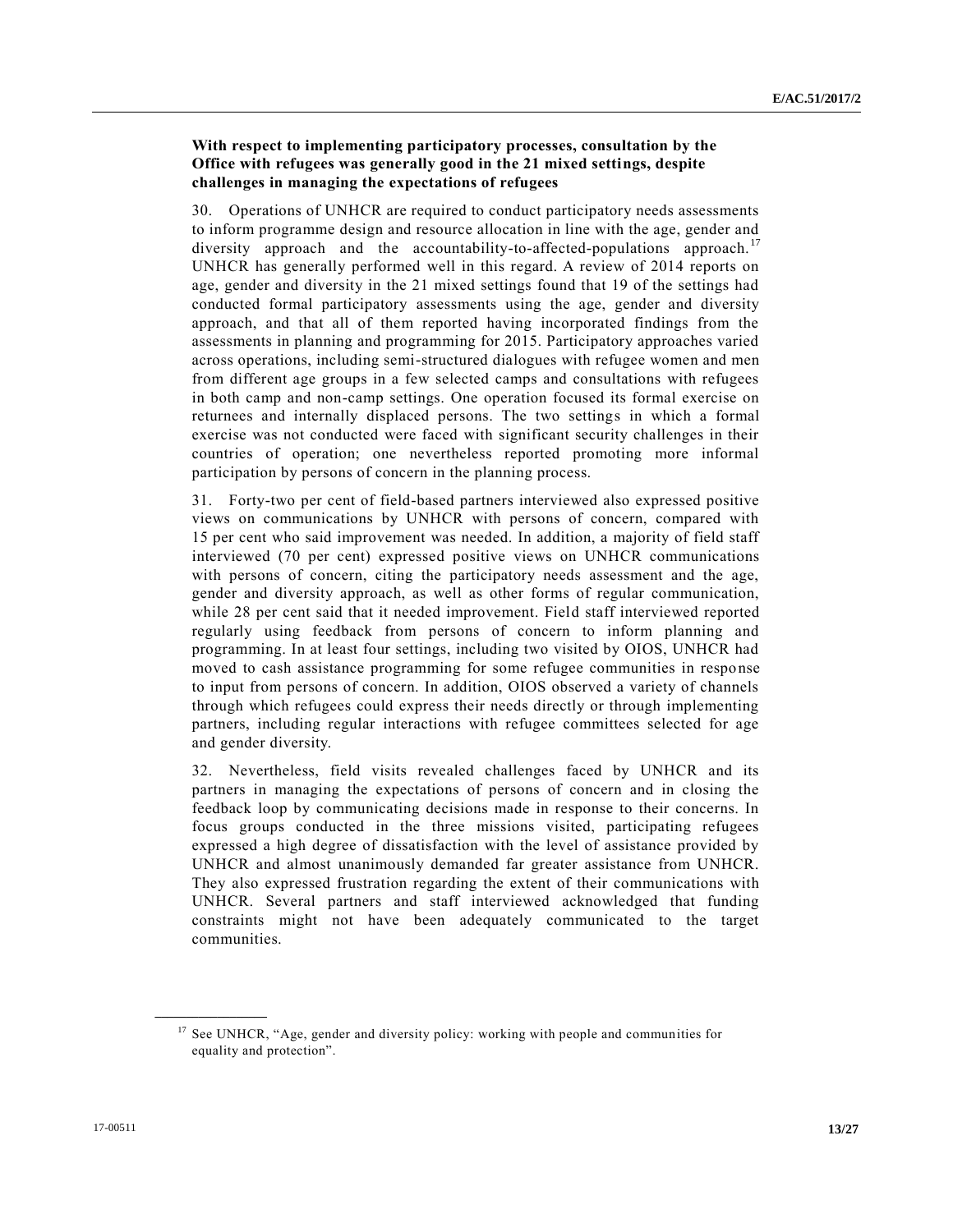## **B. The role of the Office with regard to internally displaced persons in mixed settings has become more defined, but its level of engagement remains variable**

### **The parameters of engagement of the Office with internally displaced persons have become clearer through the cluster system**

33. Unlike its clearly defined role and accountability with regard to refugees, the role of UNHCR with regard to internally displaced persons has varied over the past four decades. From the 1970s to the 1990s, decisions by UNHCR to engage with internally displaced persons were made on a case-by-case basis, according to General Assembly criteria, and at the discretion of UNHCR management. There was also variation in the sectors in which UNHCR engaged with internally displaced persons, including, for example, food, health and education.<sup>18</sup>

34. Nevertheless, UNHCR engagement with internally displaced persons now largely falls within the framework defined by the Inter-Agency Standing Committee cluster system, introduced in 2005 and further articulated under the Transformati ve Agenda in  $2011$ .<sup>19</sup> Under this framework, the Inter-Agency Standing Committee has assigned global cluster coordination leadership responsibilities to participating humanitarian agencies. UNHCR leads the global protection cluster and co-leads the clusters on (a) camp coordination and camp management and (b) emergency shelter and non-food items. Country-level clusters are activated on the basis of the needs and a set of criteria agreed through the Committee.

35. As a result, decisions by UNHCR to engage in situations involving internally displaced persons have become more systematic. This was reflected in headquarters staff interviews, during which the role of UNHCR in the Inter-Agency Standing Committee was most commonly cited as the main reason for UNHCR engagement. Nearly one third of headquarters staff who were interviewed also volunteered resource availability as a factor for engagement, as UNHCR funding of activities relating to internally displaced persons was project-based and earmarked for that population under its pillar budget structure. UNHCR has worked to clarify and further consolidate the legal basis and principles for engagement with internally displaced persons, most recently through issuance of a guidance note in 2014. It has stated that the intention for engagement with internally displaced persons is to "reinforce the complementarities and synergies between the work of UNHCR with refugees and the internally displaced".<sup>20</sup> In that guidance, UNHCR identified priority interventions with regard to internally displaced persons in line with its

<sup>&</sup>lt;sup>18</sup> See "UNHCR's operational experience with internally displaced persons" (UNHCR, 1994); and "The protection of internally displaced persons and the role of UNHCR" (UNHCR, 2007).

<sup>&</sup>lt;sup>19</sup> Transformative agenda actions are articulated in the Inter-Agency Standing Committee's 2012 chapeau and compendium document and in protocols developed between 2013 and 2015. "Clusters" are coordination bodies designated by that Committee, made up of humanitarian organizations in the main sectors of humanitarian action. "Sectors" have similar functions but generally fall outside Committee frameworks and, for refugee response, are led by UNHCR.

<sup>&</sup>lt;sup>20</sup> See UNHCR, "UNHCR's engagement in situations of internal displacement: provisional guidance" (March 2014).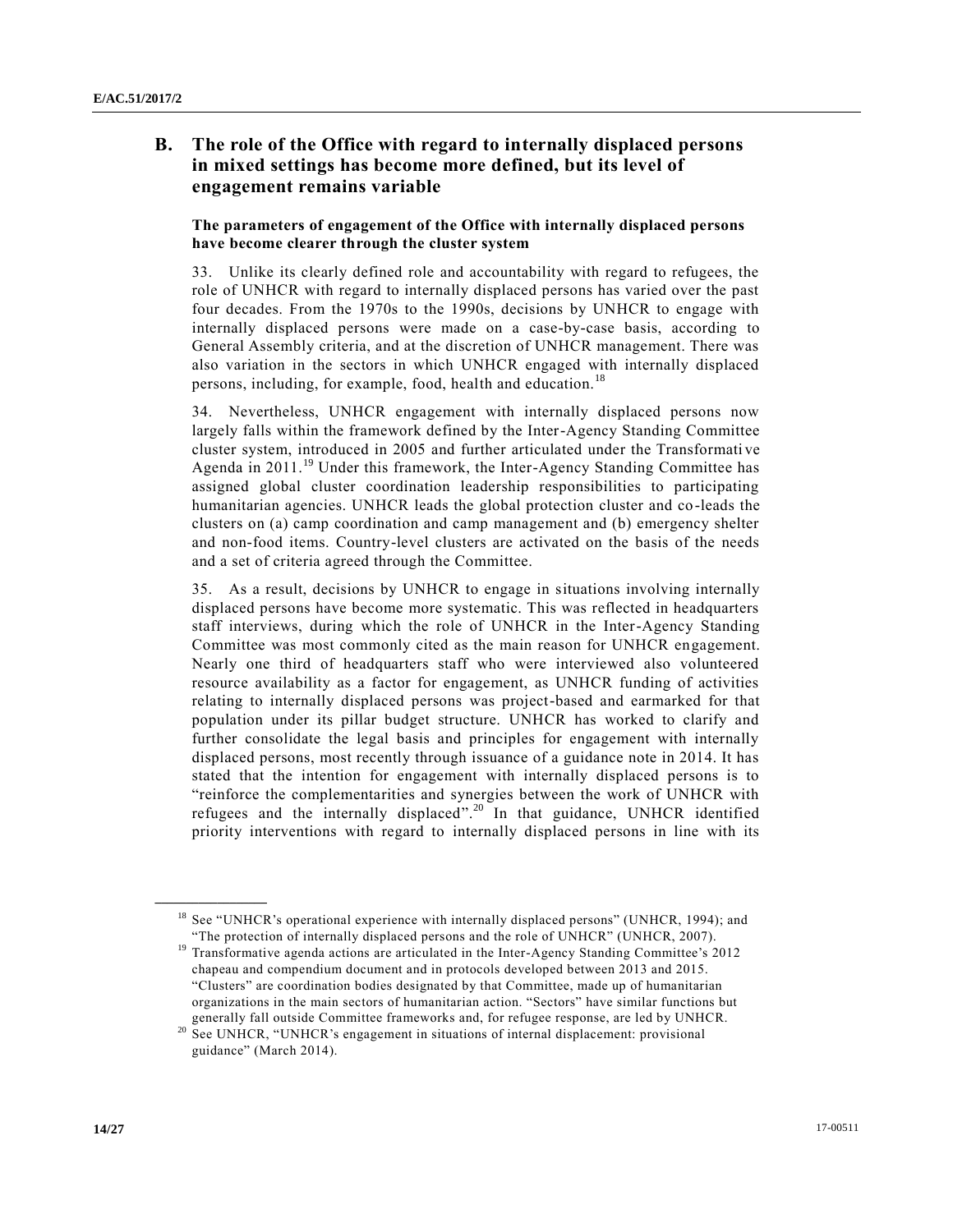cluster commitments and results framework, which have become known as the "internally displaced persons footprint".<sup>21</sup>

36. Staff also reported that the clarity of the role of UNHCR with regard to internally displaced persons had improved. All headquarters staff interviewed who were asked about clarity said that the role had become clearer, although a few said that further improvements were needed. Most staff survey respondents reported that the role of UNHCR with regard to internally displaced persons globally had either become clearer or stayed the same in the past three to four years (43 and 37 per cent, respectively). Nineteen per cent, the bulk of whom were from 6 of the 21 settings, believed that it had become less clear.

#### **There is broad alignment between the cluster leadership roles of the Office in response to internally displaced persons and its organizational strengths**

37. The cluster leadership roles of UNHCR correspond to its comparative advantages. In particular, UNHCR leadership of the global protection cluster and of country-level protection clusters aligns with the fact that protection expertise was the most commonly cited unique value of UNHCR, as volunteered by one third of all partners and staff interviewed. The second and third most volunteered areas of valued added by UNHCR, by all interview respondents, were its emergency response capacity and its technical expertise in areas such as shelter and camp management. Partner survey respondents also most frequently mentioned UNHCR coordination and/or partnerships, and protection expertise and capacity, as its unique strengths in working with internally displaced persons.

38. Sixty-eight per cent of partners surveyed said that UNHCR was playing the right role overall with internally displaced persons. Those who did not think that UNHCR was playing the right role focused on deficiencies in coordination and insufficient engagement with internally displaced persons — indicating that negative responses were related more to the performance of UNHCR than to its role.

### **The Office's leadership arrangements and expenditure for internally displaced persons in mixed settings have broadly fallen within its defined cluster responsibilities and organizational objectives**

39. UNHCR country-level leadership arrangements generally reflect its global coordination roles. As shown in figure III, UNHCR leads or co-leads the protection cluster or sector in all 11 case studies. It leads or co-leads the cluster on shelter and non-food items in 8 of 10 cases in which the cluster is active and leads or co -leads camp coordination and camp management in all seven cases in which the cluster is active. In 2 of the 11 cases, the engagement of UNHCR goes beyond these three clusters in response to local needs and its own capacity: it co-leads the return, recovery and reintegration sector in the Sudan and the cash working group in Iraq.

<sup>&</sup>lt;sup>21</sup> UNHCR subsequently issued the Operational Guidelines for UNHCR's Engagement in Situations of Internal Displacement in January 2016.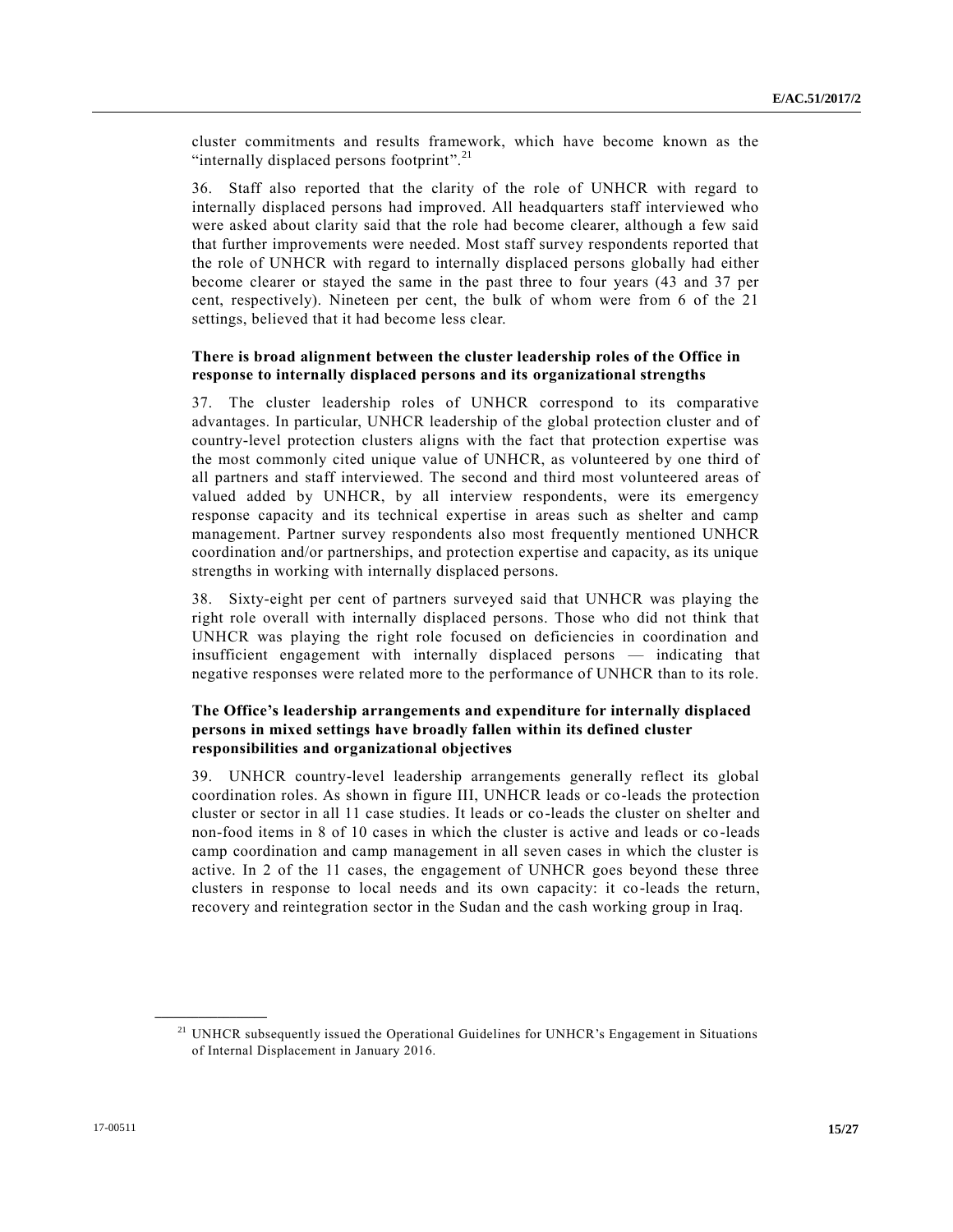#### Figure III

**The role of the Office in national-level response coordination mechanisms relating to internally displaced persons in mixed settings largely corresponded to its global roles**

|                                                      | <b>Protection</b> | <b>Shelter</b>     | Non-food<br>items | Camp<br>coordination<br>and camp<br>management | Other                                         |
|------------------------------------------------------|-------------------|--------------------|-------------------|------------------------------------------------|-----------------------------------------------|
| Afghanistan                                          | Cluster co-lead   | Cluster co-lead    |                   | N/A                                            | Multisector lead                              |
| Cameroon                                             | Sector co-lead    | N/A                |                   |                                                | Multisector lead                              |
| <b>Democratic</b><br><b>Republic of</b><br>the Congo | Cluster lead      | No leadership role |                   | Working group<br>co-lead                       |                                               |
| Iraq                                                 | Cluster co-lead   | Cluster co-lead    |                   | Cluster co-lead                                | Cash working group<br>lead                    |
| Libya                                                | Sector lead       | Sector lead        |                   | N/A                                            |                                               |
| Mali                                                 | Cluster lead      | Cluster lead       |                   |                                                |                                               |
| Pakistan                                             | Cluster lead      | Cluster lead       |                   | Cluster lead                                   |                                               |
| <b>South</b><br>Sudan                                | Cluster co-lead   | No leadership role |                   | Cluster co-lead                                |                                               |
| Sudan                                                | Sector lead       | Sector lead        |                   | N/A                                            | Return, reintegration<br>and recovery co-lead |
| <b>Syrian Arab</b><br><b>Republic</b>                | Sector lead       | Sector co-lead     |                   | Sector lead                                    |                                               |
| Yemen                                                | Cluster lead      | Cluster lead       |                   |                                                |                                               |

*Source*: OIOS compilation of interviews, humanitarian response plans and country-level coordination documents. *Abbreviations*: N/A, not applicable.

> 40. Spending figures with regard to internally displaced persons, broken down by sector, also reflect the focus of UNHCR on its cluster area responsibilities in mixed settings. As figure IV shows, the three sectors with the highest expenditure during the period 2012-2014 were non-food items (33 per cent of total spending on internally displaced persons), shelter (16 per cent) and protection (12 per cent), which aligns with its three cluster lead responsibilities. The additional spending categories, including coordination, may also have cluster-related spending.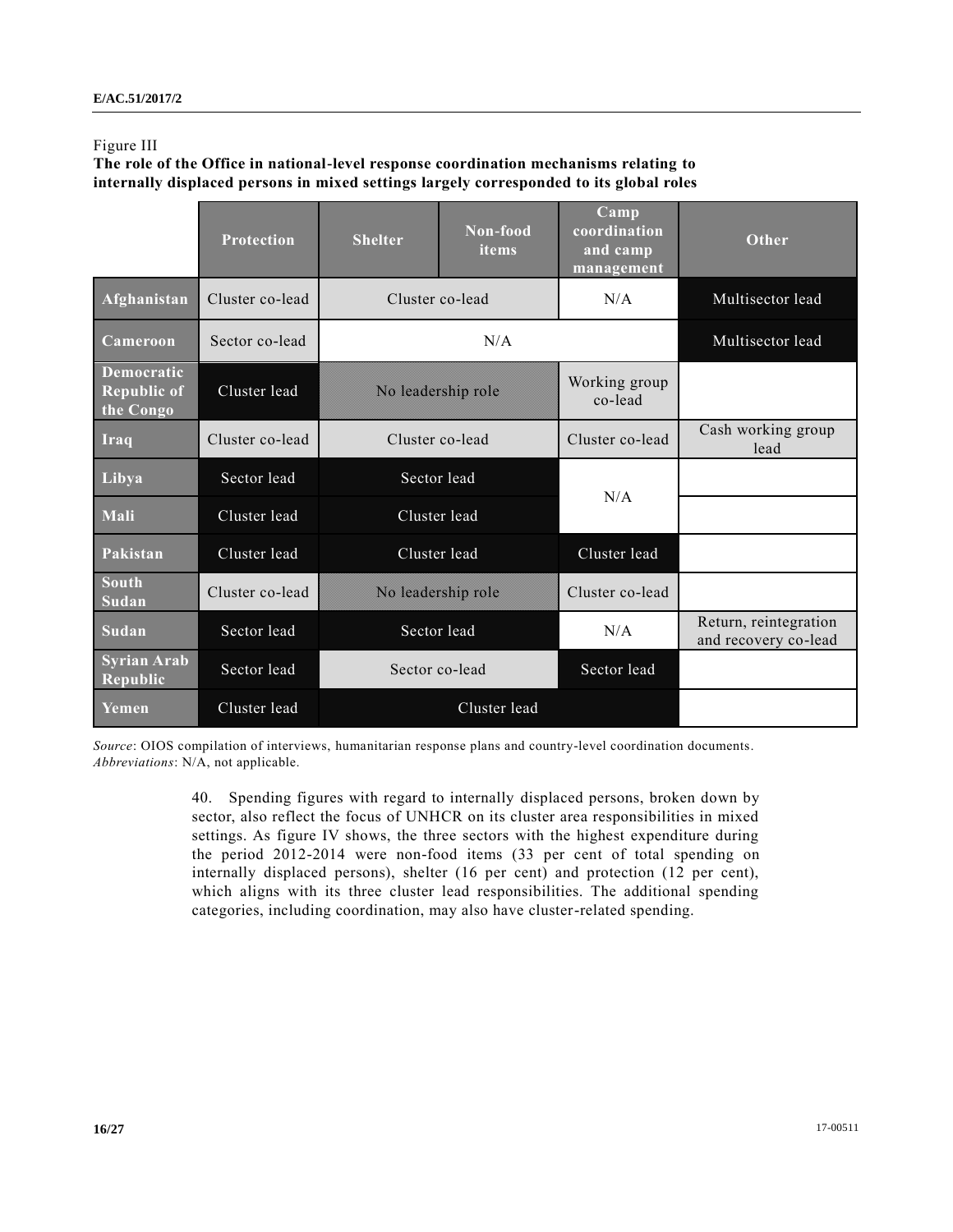### Figure IV **Spending by the Office on internally displaced persons, by sector, in 21 mixed settings** *<sup>a</sup>* **between 2012-2014 was concentrated in its cluster leadership areas**

(Sector as a percentage of total internally displaced persons expenditure)



*Source*: UNHCR Management Systems Renewal Project data.

*a* Includes expenditure for operations in 21 mixed settings: Afghanistan, Bangladesh, Burundi, Cameroon, Chad, the Democratic Republic of the Congo, Ethiopia, India, Iraq, Kenya, Libya, Mali, Nepal, the Niger, Pakistan, Serbia, South Sudan, the Sudan (including the Sudan common humanitarian pipeline), the Syrian Arab Republic (including the office of the regional refugee coordinator for Syrian refugees in Amman), Uganda and Yemen.

### **However, within its cluster roles, the specific activities and level of involvement of the Office with internally displaced persons have varied at the country level**

41. Analysis of the "internally displaced persons footprint" reveals that the activities of UNHCR with regard to internally displaced persons broadly fall within its cluster areas. UNHCR analysed 2016 country-level plans according to the priority interventions articulated in its 2014 guidance note on engagement with internally displaced persons. Seven of the 21 mixed settings had completed the footprint dashboard exercise; in those seven settings, 80 per cent of activities relating to internally displaced persons had fallen within the footprint. For the 20 per cent of activities that fell outside the footprint, about half were still within cluster areas but outside the determined priority areas of UNHCR.<sup>22</sup>

42. Nevertheless, within these broad cluster areas, the 11 country case studies showed significant variation in the specific activities relating to internally displaced persons that had been undertaken by UNHCR. This is appropriate when done in response to the needs of the local context, which was the case in some settings; in others, variations were more problematic. In one setting with significant protection concerns, protection coordination activities were limited largely to convening meetings and coordinating protection monitoring, whereas in other settings this function encompassed thorough needs assessments,  $3/4$  W mapping<sup>23</sup> and

<sup>&</sup>lt;sup>22</sup> OIOS analysis based on seven country-level footprint dashboards concerning internally displaced persons (UNHCR, 2015).

<sup>&</sup>lt;sup>23</sup> 3W means "who, what, where" mapping of cluster member activities; 4W includes "when."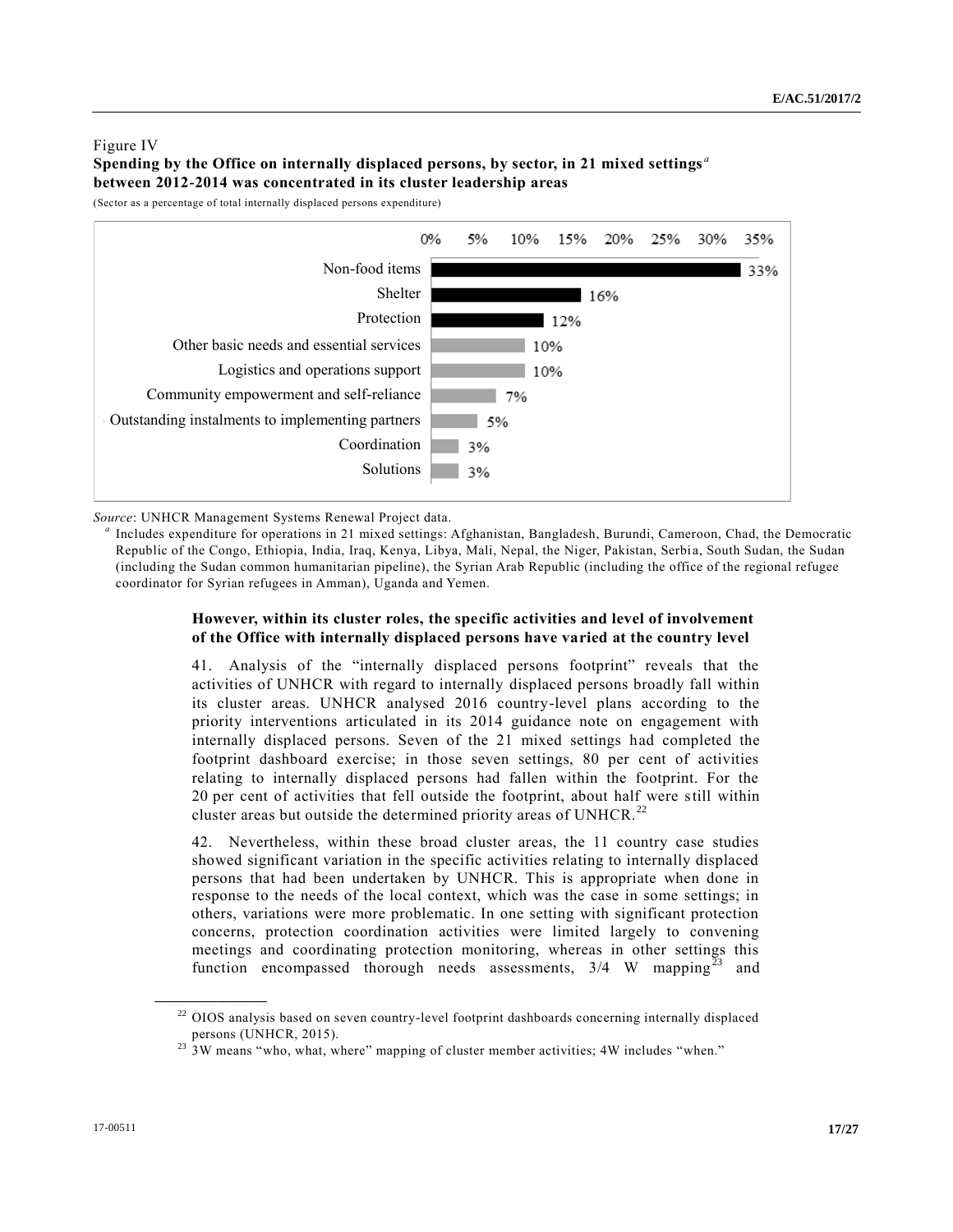fundraising to fill assistance gaps. Furthermore, the cross-cutting nature of protection has lent itself to varied interpretations of what constitutes protection interventions. The comprehensive nature of camp coordination and camp management and shelter has also highlighted the interconnected nature of the clusters that UNHCR leads or co-leads. For example, in one context, shelter cluster members expressed frustration with lack of progress in the water, sanitation and hygiene cluster, which had led to delays in shelter activities and discussions on whether UNHCR should be involved in the provision of water, sanitation and hygiene. Although the global clusters provide guidance and terms of reference for coordinators,<sup>24</sup> actual application in the field can be inconsistent — an issue noted by some staff and partners interviewed in 5 of the 11 case studies.

## **C. Through its coordination role, the Office has made positive contributions to response to internally displaced persons in mixed settings, despite some complications at the country level**

**A majority of external stakeholders and staff rated the Office positively on coordination with regard to internally displaced persons in mixed settings, although variations in performance were evident at the country level**

43. Although Governments have the primary responsibility for assisting and protecting internally displaced persons, the humanitarian system plays a key role in crisis response when the capacities of Governments are inadequate or when Governments are contributors to the crisis. Unlike its accountability for refugees, UNHCR is a contributor to a collective response with regard to internally displaced persons. Assessing this contribution thus requires focusing on its coordination role and operational activities.

44. A majority of UNHCR partners surveyed rated its coordination performance with regard to internally displaced persons positively. Sixty-one per cent said that the contributions of UNHCR had contributed to better results achieved for internally displaced persons in their countries of operation, and most also rated its performance positively in several key areas, as shown in table 3.

Table 3

**\_\_\_\_\_\_\_\_\_\_\_\_\_\_\_\_\_\_**

| Partnership area                                                                                        | Excellent or good rating<br><i>(percentage)</i> |
|---------------------------------------------------------------------------------------------------------|-------------------------------------------------|
| Partner's overall partnership with UNHCR                                                                | 63                                              |
| UNHCR understanding of partner work and expertise                                                       | 65                                              |
| UNHCR information-sharing with partners                                                                 | 66                                              |
| UNHCR contribution to the coordinated planning of activities related to<br>internally displaced persons | 67                                              |
| UNHCR consultations with partners on changes to its response to<br>internally displaced persons         | 70                                              |

#### **Partner ratings of UNHCR partnerships were largely positive**

*Source*: OIOS partner survey.

<sup>24</sup> Global protection cluster terms of reference, camp coordination and camp management toolkit and shelter coordinator toolkit.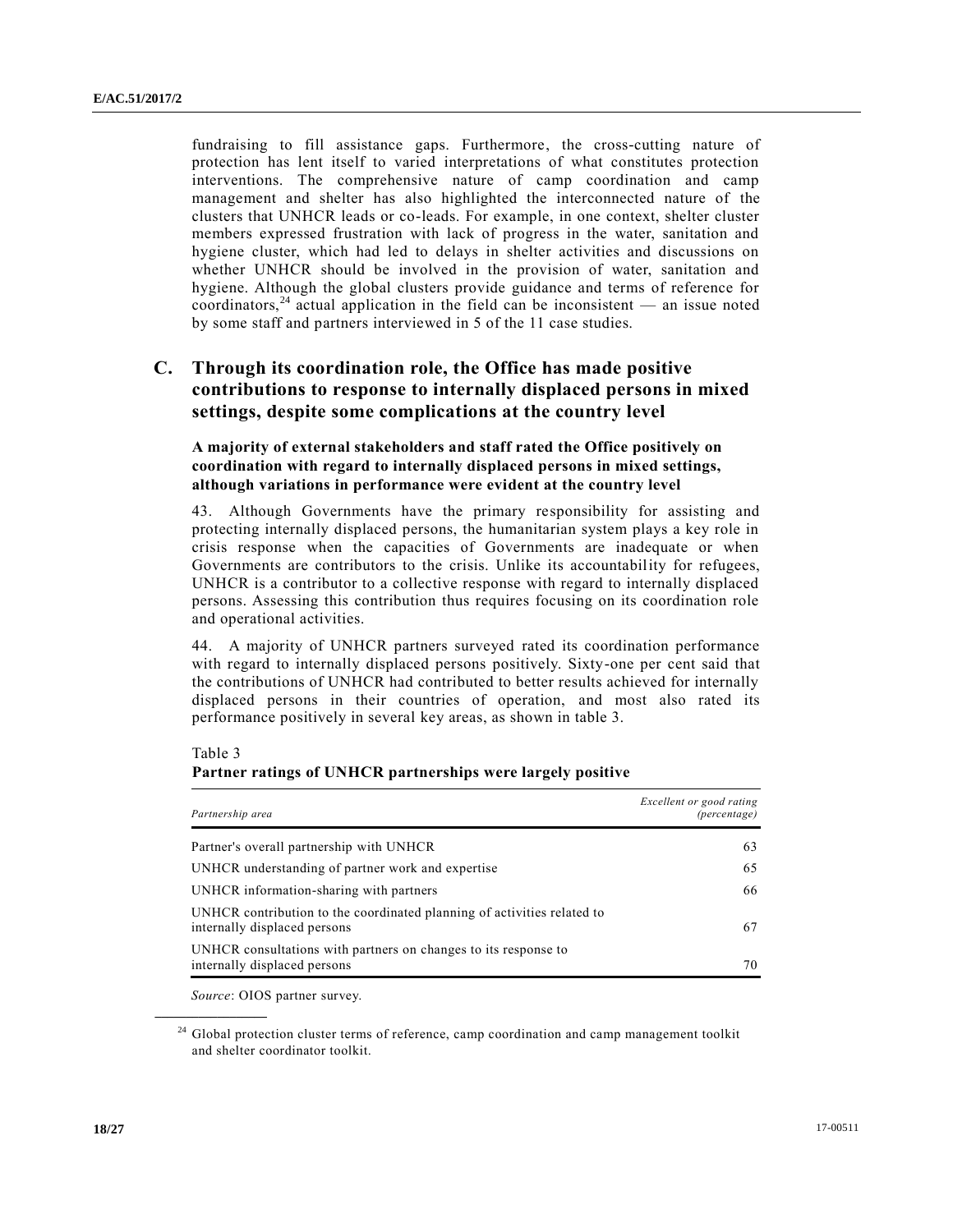45. Among staff surveyed, a small majority rated UNHCR positively in its coordination of protection work, shelter, and camp coordination and camp management (58, 54 and 53 per cent respectively) but noted that there was room for improvement in "mitigating other protection risks for internally displaced persons", with 58 per cent rating UNHCR coordination performance in that area as poor.

46. Field-based partners and staff interviewed had similar views of UNHCR partnerships relating to response to internally displaced persons, with most stating that it was positive overall — three times more than those who said it was negative. They most frequently noted the leadership of UNHCR of the protection cluster and information-sharing as strengths. However, reflecting the varied nature of partner perspectives, field-based partners interviewed also most commonly cited UNHCR leadership of the protection cluster as a weakness.

47. In 6 of the 11 case studies, UNHCR performance relating to coordination of internally displaced persons worked well overall. Nevertheless, partners and staff reported performance variations over time, among sectors or within the country. In one case, while several interviewees noted effective coordination at the capital level, others in a field location expressed frustrations with UNHCR protection coordination, particularly in information-sharing. In another case that headquarters interviewees perceived as problematic, field-level interviews reported a high degree of functionality of clusters led or co-led by UNHCR at the working level, despite initial problems.

48. In protection coordination in particular, an independent whole-of-system review of protection noted mixed results. While the review encompassed both mixed and non-mixed settings, it found inconsistent performance in protection clusters, stating that "The performance of the protection clusters can vary significantly, both within a country and also across different contexts … In some contexts, the protection cluster is where strategies are developed; in others, it operates primarily as an information-sharing platform and [is] not where strategic decisions are made".<sup>25</sup>

49. As with refugees, UNHCR engagement with internally displaced persons was stronger with camp-based populations, although the vast majority of internally displaced persons do not reside in camps.<sup>26</sup> One of the areas it co-leads (camp coordination and camp management) relates mostly to camps. The amount of shelter work undertaken outside camps is difficult to quantify, as consistent data on assistance to out-of-camp internally displaced persons are unavailable. A 2013 study by the Brookings Institution noted that data on non-camp populations of internally displaced persons are inadequate, complicating assistance delivery.<sup>27</sup> Lower levels of assistance to out-of-camp populations were also observed during two of the three field missions, and noted during focus group discussions with internally displaced persons in these locations. Whereas in some case studies, access to national systems

<sup>&</sup>lt;sup>25</sup> See Norah Niland and others, "Independent whole of system review of protection in the context of humanitarian action" (Norwegian Refugee Council, 2015), chap. 7.2.

<sup>&</sup>lt;sup>26</sup> UNHCR does not officially estimate populations of out-of-camp internally displaced persons, but OIOS calculations based on data from "UNHCR global trends: forced displacement in 2014" estimate that approximately 99 per cent of non-refugee persons resided outside camps in 2014.

<sup>&</sup>lt;sup>27</sup> See "Under the radar: internally displaced persons in non-camp settings" (Brookings-LSE Project on Internal Displacement, 2013).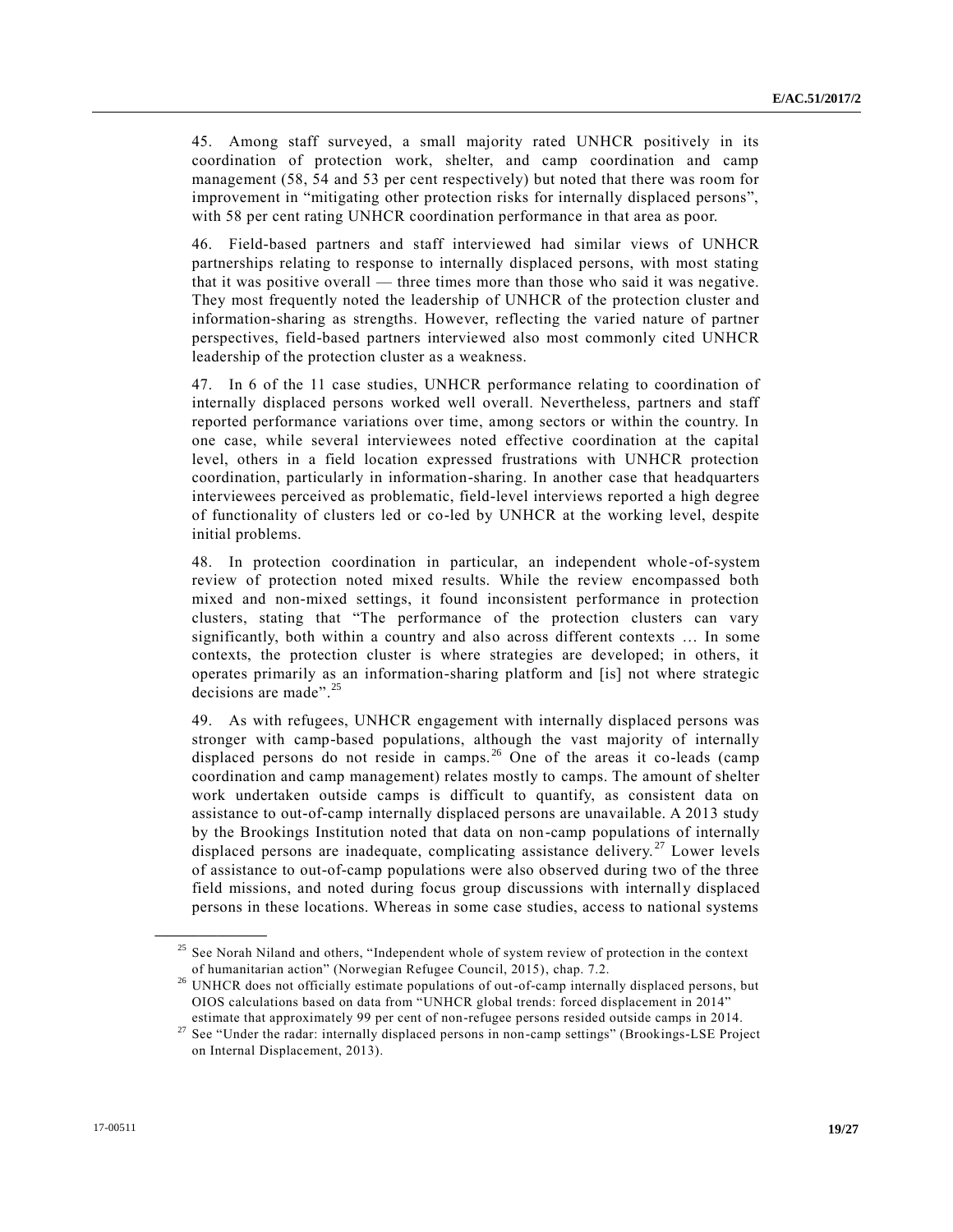meant that less outside assistance was required, in others there were significant assistance gaps for internally displaced persons, either in sectors such as shelter or in geographical areas with limited humanitarian access.

#### **Tensions with partners were present in some settings with refugees and internally displaced persons in the same geographic area**

50. There is some lack of clarity regarding which entity should play the lead agency role for refugees in mixed settings where refugees and internally displaced persons are in the same geographic area, which has led to some complications in coordination. In 2014, UNHCR and the Office for the Coordination of Humanitarian Affairs signed the joint note on mixed situations and coordination in practice to "simplify and streamline leadership and coordination arrangements in a complex emergency or natural disaster where a Humanitarian Coordinator has been appointed, and a UNHCR-led refugee operation is also under way". The agreement stipulates that "where refugees are present in the same geographic area as internally displaced persons", operational coordination and delivery for both populations should be merged into a single structure under either UNHCR sectors or Inter-Agency Standing Committee clusters, but does not specify which should apply in any given case. The Emergency Relief Coordinator is mandated to coordinate with humanitarian partners "in full respect of their mandates", meaning that solutions should not be unilaterally imposed by the Emergency Relief Coordinator.<sup>28</sup>

51. Throughout all six case studies involving refugees and internally displaced persons in the same geographic area, UNHCR retained the lead agency role for refugees and chose to maintain separate, parallel refugee coordination arrangements in four of the six case studies. Its fundraising for refugees also remained largely separate.<sup>29</sup> Some humanitarian partners perceived the autonomous approach of UNHCR to refugee coordination as uncompromising, leading to tensions with contiguous populations in three of the cases studied. Moreover, partners and staff in some cases noted inefficiencies caused by parallel fundraising and reporting processes between UNHCR and the Inter-Agency Standing Committee. In another case, cooperation with partners was hindered by a disagreement over whether sectors or clusters should apply to refugee response.

#### **Factors that contributed to good coordination by the Office in mixed settings included adequate resources, staff skills and dedicated cluster leads**

52. Three factors were most commonly noted by partners and staff interviewed at headquarters and in the field as contributing to well-functioning coordination. Fieldbased respondents most frequently cited the level and availability of coordination resources as the main factor contributing to better coordination. The second most commonly cited factor was the existence of the right skill set. In all three field missions, as well as in four other country cases, ratings of the coordination performance of UNHCR were attributed at least in part to specific coordinators and

<sup>&</sup>lt;sup>28</sup> See General Assembly resolution  $46/182$ .

<sup>&</sup>lt;sup>29</sup> Appeals for refugees by UNHCR fed into independently budgeted global appeals. These were included in annual Inter-Agency Standing Committee joint appeals in 11 case studies, but in 10 of those UNHCR maintained a separate chapter for refugees. UNHCR is authorized by ExCom to raise funds independently (see www.unhcr.org/3ae69efa0.html).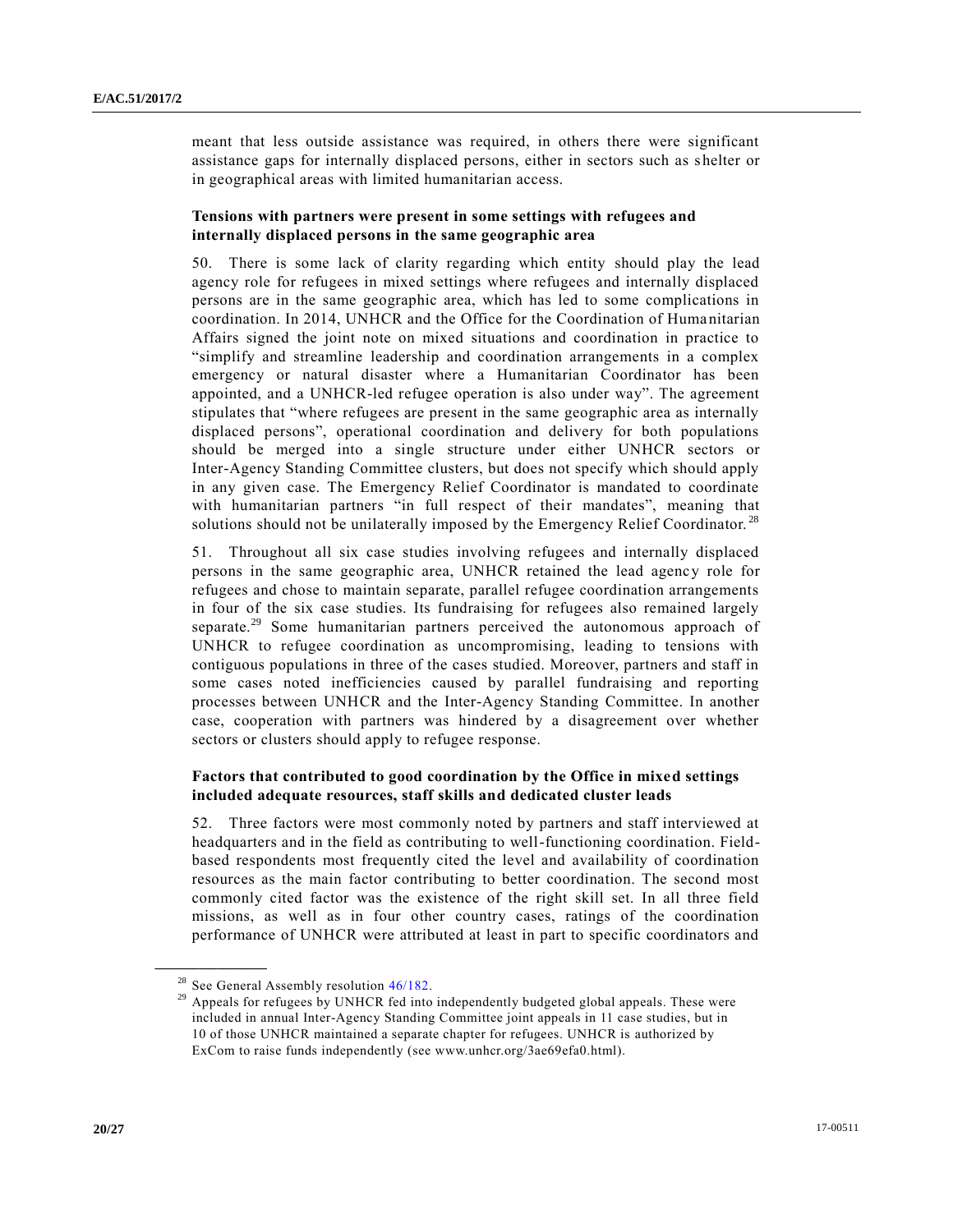their skills in leading and facilitating cluster goals. The UNHCR learning centre has developed a course on coordination, although only about 60 per cent of current coordinators have attended it. High turnover has also made it challenging to consistently deploy staff with strong coordination skills. The third factor, related to resources, was a dedicated cluster coordinator. In 5 of the 11 case studies, interviewees noted improvements in coordination with the appointment of dedicated cluster coordinators, rather than "double-hatted" cluster coordinators who also held roles and responsibilities within the UNHCR country office. Several partners and staff involved in coordination in those contexts also noted that having dedicated cluster roles reduced perceived or actual conflicts of interest between representing UNHCR and representing cluster needs.

## **D. On the whole, involvement of the Office with internally displaced persons has not negatively affected its refugee work in mixed settings**

53. The General Assembly emphasized that the work of UNHCR related to internally displaced persons "should not undermine the refugee mandate of the Office". OIOS assessed whether involvement with internally displaced persons had negatively affected the refugee work of UNCHR, specifically its ability to facilitate protection of and provide assistance to refugees and to effectively coordinate refugee responses.

#### **Involvement of the Office with internally displaced persons in mixed settings has largely had no discernible effect on its refugee protection and assistance work**

54. For the most part, the involvement of UNHCR with internally displaced persons in mixed settings did not appear to affect its refugee protection and assistance work. Globally, one third of external stakeholders interviewed claimed that there was no overall impact of that work on the refugee mandate of UNHCR, with some stating that this was a result of the prioritization by UNHCR of refugees. Among UNHCR staff surveyed about mixed settings where they had most recently worked, 48 per cent claimed UNHCR involvement with internally displaced persons had had no overall impact on its ability to achieve refugee protection/assistance outcomes in the past three to four years. In 7 of the 11 case studies, OIOS assessments found no evidence that involvement with internally displaced persons in recent years had had an impact on the ability of UNHCR to facilitate refugee protection or provide refugee assistance. Among these seven case studies, responses to either refugees or internally displaced persons were geographically distinct (operating independently with mostly separate financing), or refugees were categorically prioritized by UNHCR.

#### **Involvement of the Office with internally displaced persons affected its refugee work in some cases, although the effects were not entirely negative**

55. In 4 of 11 case studies, evidence indicated that the involvement of UNHCR with internally displaced persons had affected its refugee work. In one case, negative perceptions by the Government of the protection activities of UNHCR with regard to internally displaced persons, and the resulting restrictions on its field presence, had adversely affected its ability to respond effectively to a refugee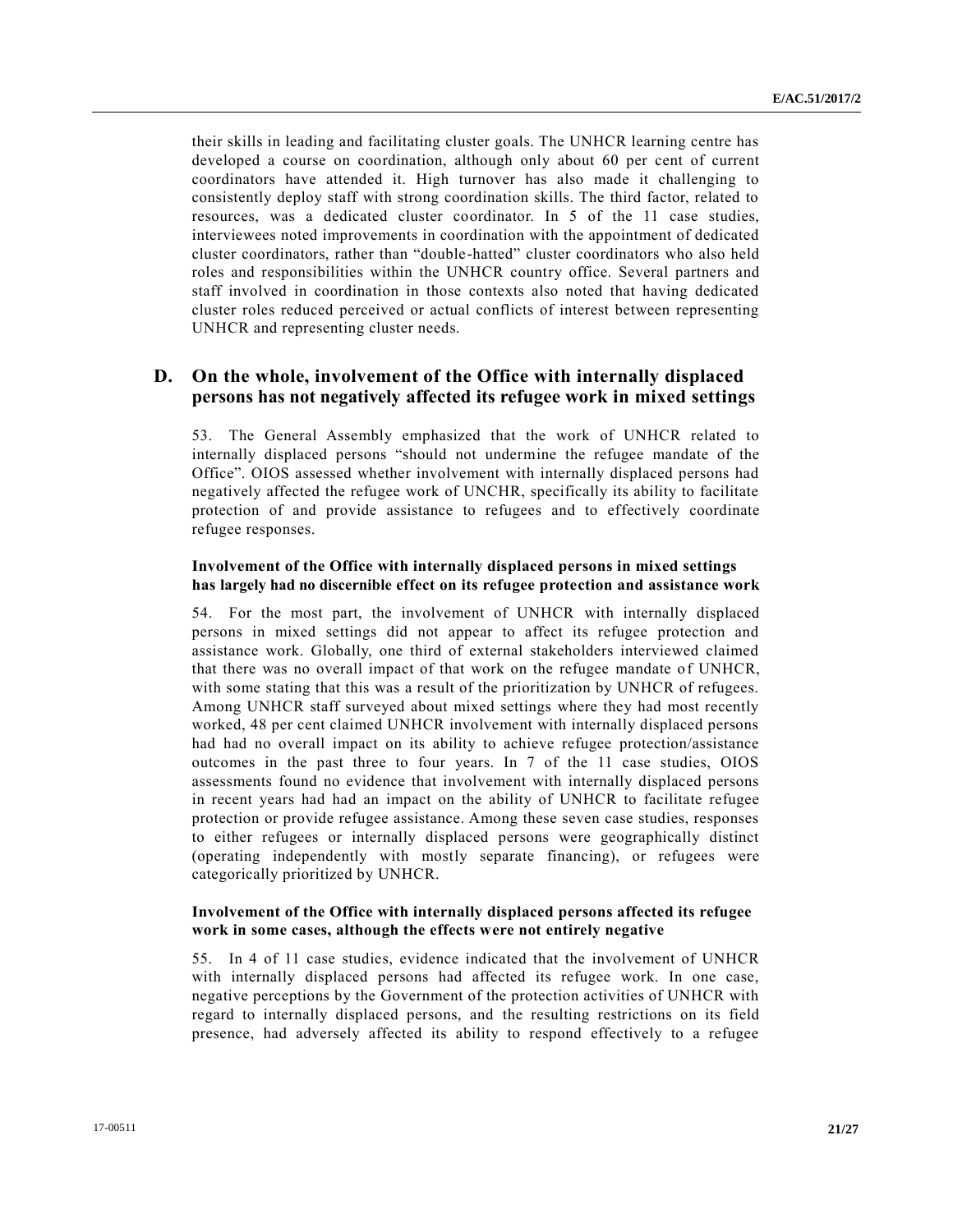emergency. In the three other cases, influxes of internally displaced persons had created resource trade-offs that had constrained refugee operations. Overall, resource trade-offs were the effect on refugee work of responses to internally displaced persons that was most cited by interviewed staff. In these three cases, the number of internally displaced persons protected and assisted by UNHCR more than tripled between 2013 and 2014, from 1.9 million to 6.5 million, and spending rose from \$68 million to \$263 million. Meanwhile, UNHCR spending on refugee activities in those operations declined by a quarter, to \$239 million, from 2013 to 2014, despite an increase in the number of refugees receiving assistance. These implied reductions in spending per refugee included cuts of between 21 and 57 per cent to basic needs and essential services, mainly in the provision of shelter and non-food items.<sup>30</sup> Nevertheless, in all three, refugee operations had been established for more than two years, which limited the relative impact of 2014 spending cuts.

56. Nevertheless, in these three case studies, assistance to internally displaced persons also enhanced refugee protection. In two cases, staff noted that narrowing the gap between UNHCR assistance to refugees and to internally displaced persons had helped reduce threats to refugees from inter-group tensions resulting from perceived disparities in assistance between the two groups.<sup>31</sup> In the third case, assistance provided by UNHCR to internally displaced persons had had a positive impact on refugee protection, by improving the relevance of UNHCR to the host Government and enabling it to successfully advocate enhanced refugee protection space.

#### **Involvement of the Office with internally displaced persons had a minimal negative effect on its coordination of refugee responses in mixed settings**

57. UNHCR coordination of refugee responses in mixed settings has been largely effective. Most operating partners surveyed (65 per cent) rated its coordination of refugee activities in mixed situations as good or excellent, compared with 14 per cent who rated it as poor or very poor. This overall ratio was mirrored in 10 of the 14 mixed settings where UNHCR is involved with both refugees and internally displaced persons. Moreover, in 7 of the 11 case studies, operating partners and UNHCR staff reported consistently unproblematic refugee coordination. The other four case studies contained episodes of problematic coordination that were usually confined to initial phases of the refugee response and had mostly been resolved at the time of data collection.<sup>32</sup>

58. Two key underlying factors supported UNHCR in effectively coordinating refugee responses: the clarity of its mandate and its ability to mobilize resources for refugees. Drawing on its mandate, UNHCR acted as lead agency for refugee responses in all 11 case studies. The needs-based approach of UNHCR to planning and budgeting<sup>33</sup> also helped to ensure the financing of refugee responses throughout

<sup>&</sup>lt;sup>30</sup> Basic needs and essential services include water, shelter, food, water, sanitation and hygiene, health care, non-food items, energy and education.

This risk was noted by staff in five out of six case studies with contiguous populations of refugees and internally displaced persons.

<sup>&</sup>lt;sup>32</sup> These included the failure of UNHCR to lead technical sectors effectively, confusion about roles and leadership constraints resulting from a lack of direct access to refugee locations. In all four cases, initial delivery of refugee assistance was adversely affected.

 $33$  Started in 2010.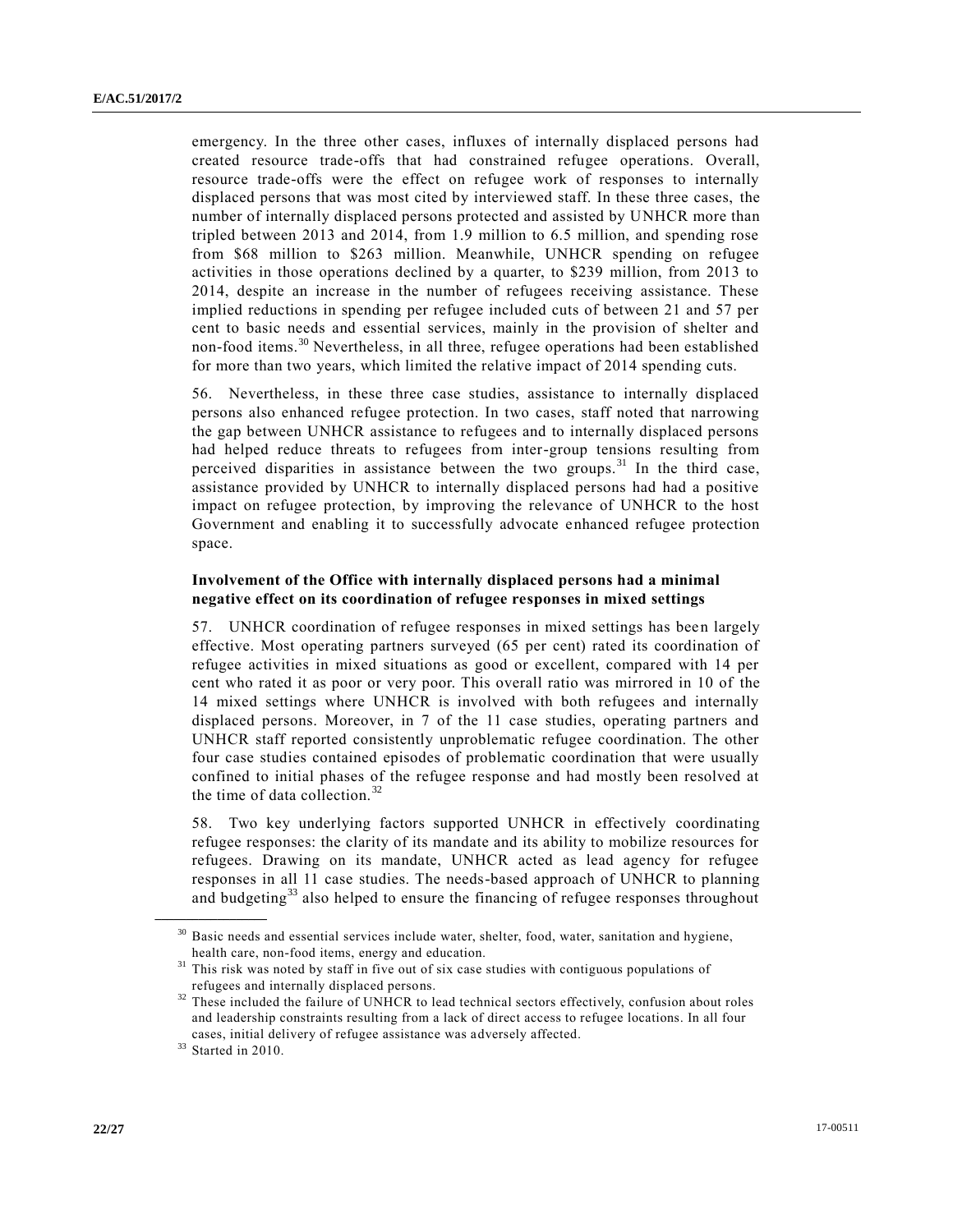the cases studied. This contrasts with the resource-based approach used in consolidated appeals processes for all United Nations planning and budgeting for internally displaced persons.

## **V. Conclusion**

59. As the number of refugees and internally displaced persons has continued to grow, contexts with mixed flows of refugees and internally displaced persons will continue to pose challenges to UNHCR and the humanitarian system as a whole. UNHCR has retained its primary responsibility for refugees in accordance with its mandate, while contributing to response to internally displaced persons through coordination roles aligned with its core organizational strengths. Its more focused engagement with internally displaced persons has not had a negative impact on its ability to deliver on its core refugee mandate.

60. The interconnected nature of this system means that the results identified in the present evaluation have system-wide implications, a point raised frequently by evaluation respondents. As internally displaced persons are nationals of their State, humanitarian agencies cannot assume or adopt accountability in the same way that UNHCR has accountability for refugees. This lack of accountability is problematic when clusters assume responsibility for delivering in accordance with a humanitarian response plan. The Inter-Agency Standing Committee has attempted to address this through its efforts relating to accountability to affe cted populations and by assigning "provider of last resort" functions to cluster lead agencies, which are defined as follows:

Depending on access, security and availability of funding, the cluster lead … must be ready to ensure the provision of services required to fulfil crucial gaps identified by the cluster and reflected in the Humanitarian Response Plan [led by the Humanitarian Coordinator]. $34$ 

61. The Inter-Agency Standing Committee recognizes that even this level of accountability is more complex, with cross-cutting sectors such as protection and camp coordination and camp management, and notes that "sector leads are responsible for ensuring that wherever there are significant gaps in the humanitarian response they continue advocacy efforts and explain the constraints to stakeholders".<sup>35</sup>

62. The marked contrast between the clear mandate and responsibility of UNHCR for refugees versus a system in which there is no clear non-State responsibility for internally displaced persons lies at the heart of the tensions and varied effectiveness in some mixed settings. UNHCR defends its prioritization of refugees owing to its mandate and notes that refugee status itself is a vulnerability and protection risk that internally displaced persons do not face. However in some contexts, internally displaced persons increasingly face protection risks similar to those faced by refugees, who at times occupy the same geographical areas.

<sup>&</sup>lt;sup>34</sup> See "Reference module for cluster coordination at country level" (Inter-Agency Standing Committee, 2015), sect. 3.

<sup>&</sup>lt;sup>35</sup> See guidance note on using the cluster approach to strengthen humanitarian response (Inter-Agency Standing Committee, 2006).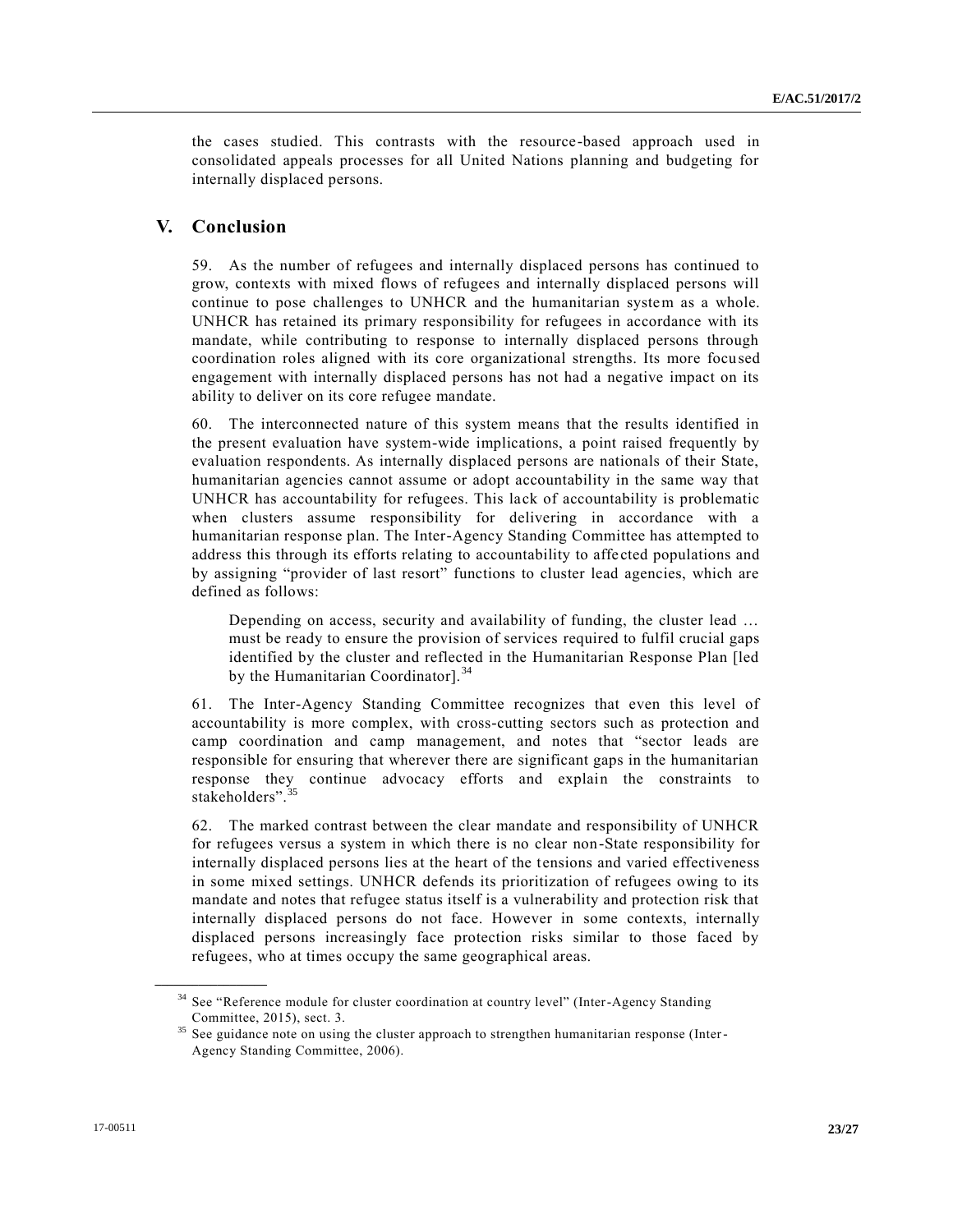63. The present evaluation identified several system-wide issues beyond the scope of the evaluation that require further examination. Among them are the application of the joint note, including factors determining which agency will lead merged coordination structures, and analysis of whether merged or parallel structures result in better outcomes for persons of concern. Agreements on responsibility for data collection and population estimates of internally displaced persons also require system-wide reflection, as do discussions on budget approaches. As needs-based budgets have enabled UNHCR to gain a more comprehensive picture of refugee needs, inter-agency discussions on whether to systematically adopt similar budget systems for internally displaced persons may lead to more harmonized approaches. A more comprehensive system-wide humanitarian response will become more critical as population numbers and access constraints increase.

64. UNHCR can make adjustments to improve its contributions and to advocate with partners for more effective coordination, but it is one player in a much larger system that comprises other United Nations agencies, international and local NGOs, donors, States and persons of concern. Ensuring that the needs and inputs of affected populations are incorporated into planning and response on a broad -based level will be the main challenge for all contributing partners, but one in which UNHCR, with its global leadership and expertise in displacement, can play a guiding role.

# **VI. Recommendations**

65. OIOS makes three important recommendations to UNHCR.

### **Recommendation 1 (result A)**

66. Within and between mixed settings, there are differences in the extent and quality of data collected, particularly between refugees in camps and those outside camps. **To address this, UNHCR should improve country-level monitoring through strengthening efforts to collect data on out-of-camp refugees, including on assistance provided by UNHCR.**

#### **Recommendation 2 (result A)**

67. In line with the policy objective of accountability to affected populations, UNHCR should do more to close the feedback loop and involve persons of concern more substantively in decision-making. Recognizing the challenges in promoting meaningful participation that manages expectations and is not resource intensive, **UNHCR should systematize efforts to communicate back to refugees on what was done with their inputs by consistently and regularly integrating reviews and consultations on the results of the prior-year assessments concerning the age, gender and diversity mainstreaming strategy, and what decisions were made on the basis of them and why, at the start of each annual participatory assessment.**

#### **Recommendation 3 (results B and C)**

68. To ensure that coordination more effectively and efficiently facilitates the response to the needs of internally displaced persons and refugees, **UNHCR should**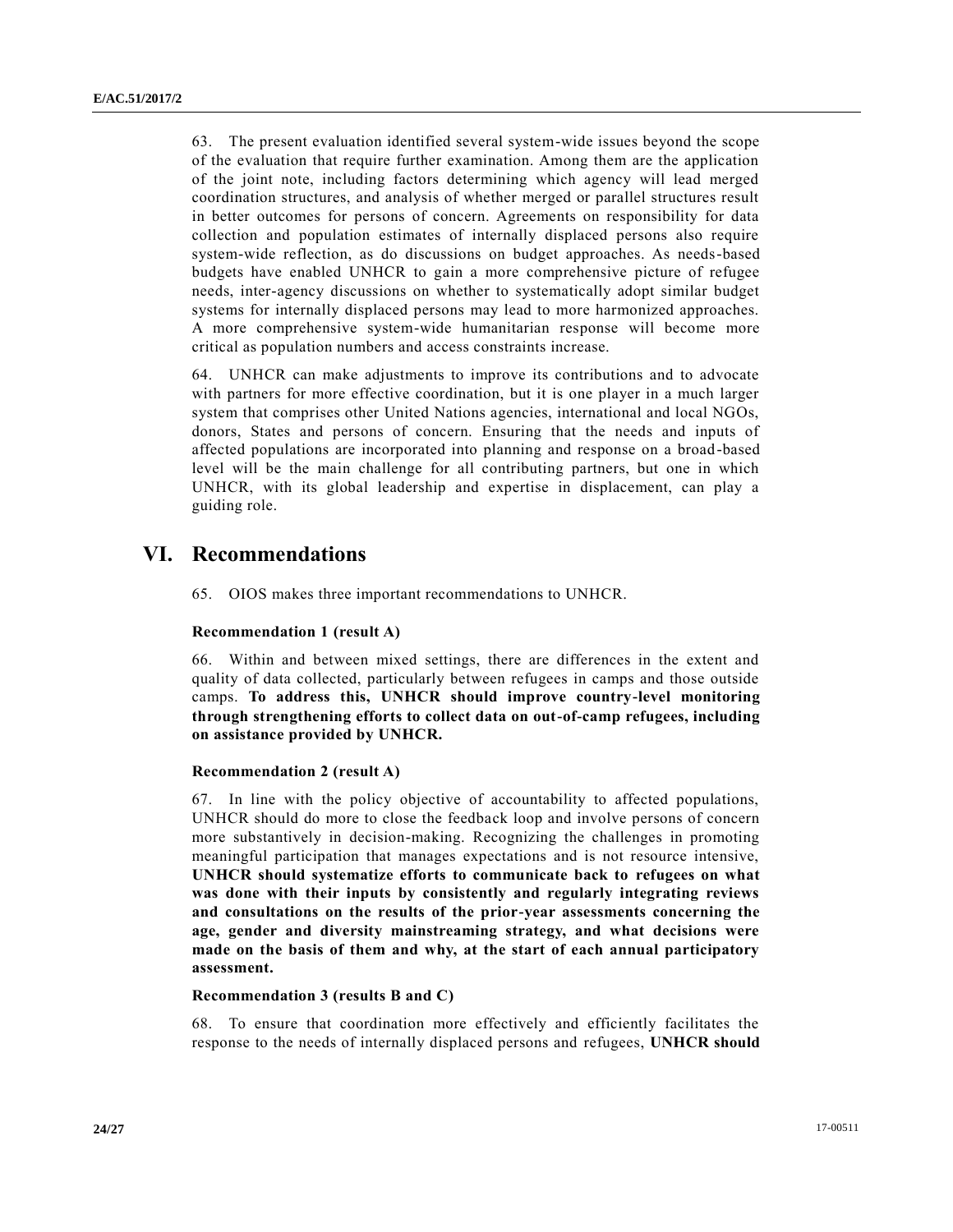**develop country-specific coordination strategies, outlining incorporation of regional coordination mechanisms and/or joint note provisions, where appropriate,** and possibly including:

(a) The decision and rationale for separate or combined coordination structures;

(b) Strategies for clusters led or co-led by UNHCR that reflect global cluster norms and standards while responding to the realities of each context;

(c) Tailored national- and local-level terms of reference for refugee, cluster and sector coordinators;

(d) The appointment of an NGO co-lead for the protection cluster, as appropriate;

(e) Contribution to the formulation of humanitarian country team priorities with regard to internally displaced persons and subsequent consideration of those priorities in coordination;

(f) Plans for data collection and joint needs assessments.

(*Signed*) Heidi **Mendoza** Under-Secretary-General for Internal Oversight Services 12 January 2017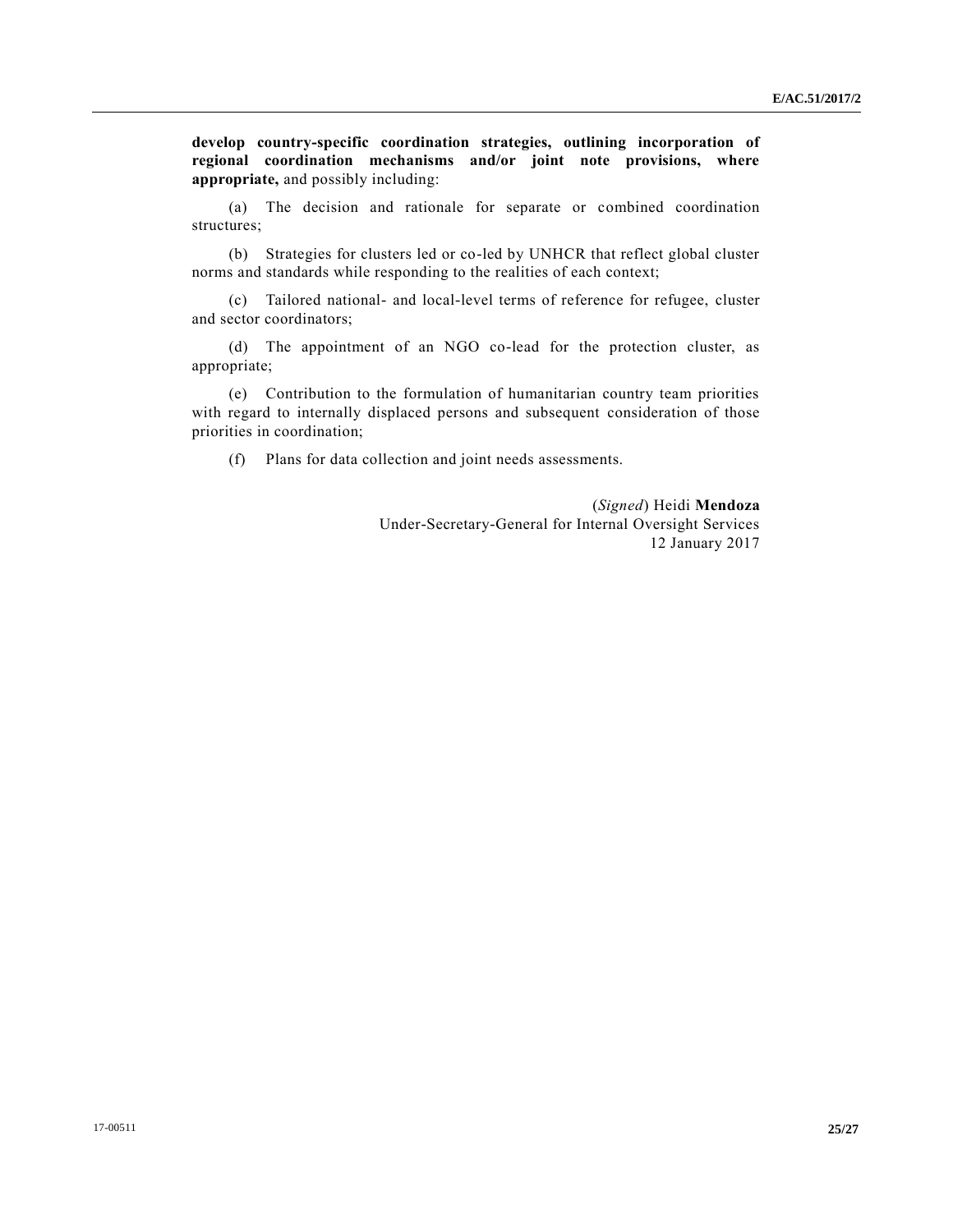## **Annex**

# **Memorandum dated 5 April 2016 from the Policy Development and Evaluation Service of the Office of the United Nations High Commissioner for Refugees addressed to the Inspection and Evaluation Division of the Office of Internal Oversight Services**

The Office of Internal Oversight Services (OIOS) presents below the full text of comments received from the Office of the United Nations High Commissioner for Refugees (UNHCR) on its evaluation. This practice has been instituted in line with General Assembly resolution [64/263,](http://undocs.org/A/RES/64/263) following the recommendation of the Independent Audit Advisory Committee.

## **Comments of the Office of the United Nations High Commissioner for Refugees on its evaluation**

1. In response to your memorandum of 23 March 2016 addressed to High Commissioner Grandi on the programme evaluation of the United Nations High Commissioner for Refugees, I outline below the main observations of UNHCR on the formal draft evaluation report. Before doing so, I would like to record the satisfaction of UNHCR with the willingness of the OIOS evaluation team to engage in an open and constructive dialogue with both our headquarters- and field-based colleagues throughout the process. This has contributed significantly to the insights generated during the evaluation and to the quality of the draft report.

2. As has been widely recognized in recent years, the humanitarian system has come under considerable pressure. The substantial increase in the number of forcibly displaced persons, both refugees and internally displaced persons, many of them caught in protracted situations, has presented a sharp challenge for the international community. The provision of protection and assistance has often been constrained by issues of rising insecurity, violence and restricted access to affected populations. Notwithstanding the substantial increase in funding overall, financial resources have not kept pace with the level of global humanitarian needs.

3. The forthcoming World Humanitarian Summit in Istanbul will consider a range of policy, technical and financial issues that may influence the direction of travel for humanitarian agencies in the future as they strive to meet the overall needs of affected populations more effectively. From that perspective, the draft evaluation report provides a timely reflection on the important question of the different responsibilities of UNHCR for refugees and internally displaced persons in particular.

4. By and large, UNHCR considers that the draft report has captured well the main operational implications of the organization's engagement with refugees under its mandate and how they differ from those implications which are applicable to internally displaced persons as part of the inter-agency effort developed in the context of the Inter-Agency Standing Committee under the leadership of the Emergency Relief Coordinator. It is pleased that the draft report has recognized the